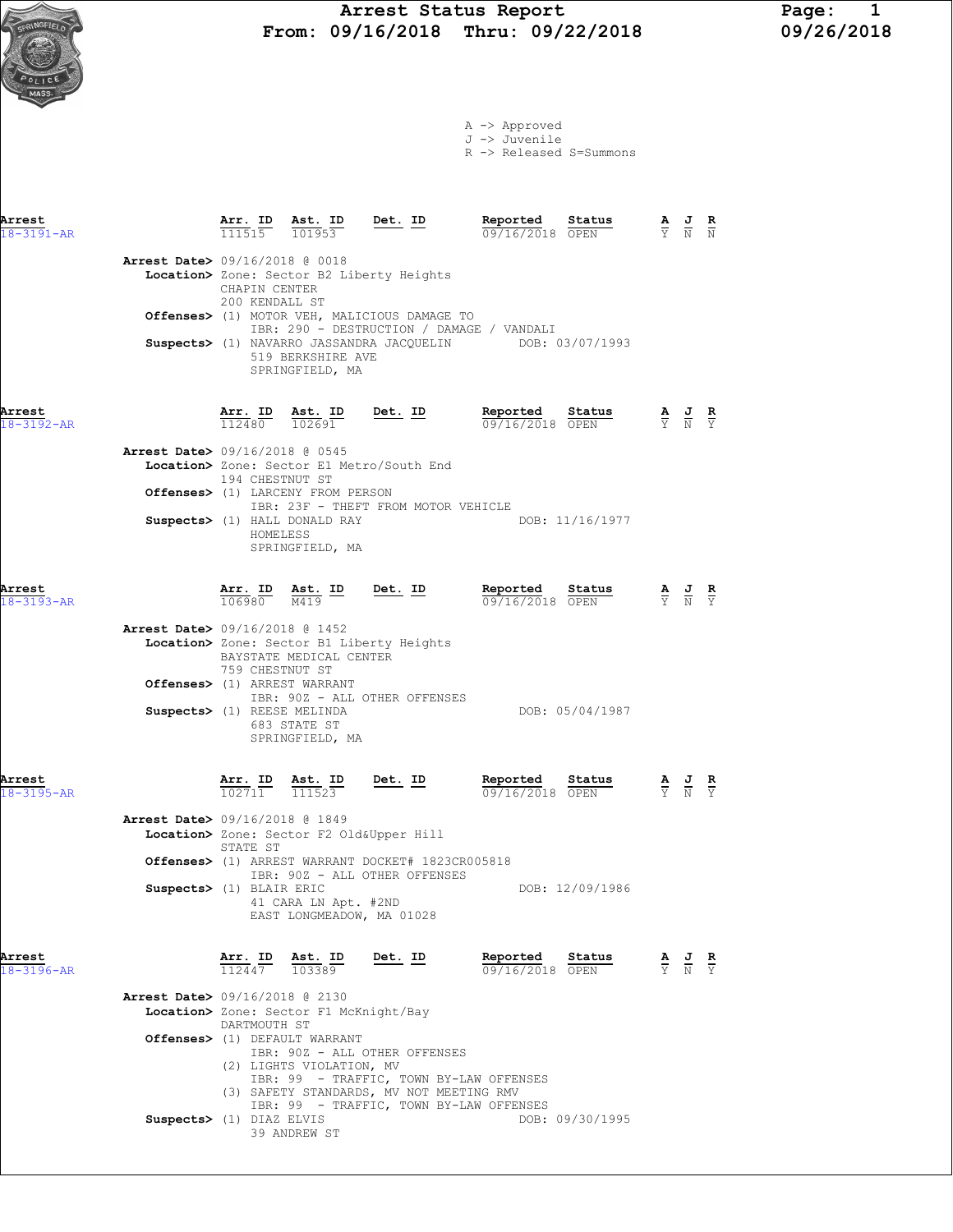#### Arrest Status Report 1991 - Page: 2<br>19/16/2018 Thru: 09/22/2018 199/26/2018 From: 09/16/2018 Thru: 09/22/2018

A -> Approved J -> Juvenile R -> Released S=Summons

SPRINGFIELD, MA 01109

| Arrest<br>$18 - 3197 - AR$               | $\frac{\texttt{Arr. ID}}{107810}$                                      | $\frac{\texttt{Ast. ID}}{102691}$ Det. ID<br>102691                               |                                                                                                                                                                                                                                                                                                                                                                                                                                                  | Reported<br>Status<br>09/17/2018 OPEN                                                              |                                                                                                 | $\frac{\mathbf{A}}{\mathbf{Y}}$ $\frac{\mathbf{J}}{\mathbf{N}}$ $\frac{\mathbf{R}}{\mathbf{Y}}$ |  |
|------------------------------------------|------------------------------------------------------------------------|-----------------------------------------------------------------------------------|--------------------------------------------------------------------------------------------------------------------------------------------------------------------------------------------------------------------------------------------------------------------------------------------------------------------------------------------------------------------------------------------------------------------------------------------------|----------------------------------------------------------------------------------------------------|-------------------------------------------------------------------------------------------------|-------------------------------------------------------------------------------------------------|--|
| <b>Arrest Date&gt; 09/17/2018 @ 0036</b> | UNION STATION                                                          | 55 FRANK B MURRAY ST                                                              | Location> Zone: Sector E1 Metro/South End<br><b>Offenses&gt;</b> (1) B&E VEHICLE/BOAT NIGHTTIME FOR FELONY<br>IBR: 23F - THEFT FROM MOTOR VEHICLE<br>(2) B&E VEHICLE/BOAT NIGHTTIME FOR FELONY<br>IBR: 23F - THEFT FROM MOTOR VEHICLE<br>(3) LEWD, WANTON & LASCIVIOUS CONDUCT<br>IBR: 90C - DISORDERLY CONDUCT<br>(4) B&E VEHICLE/BOAT NIGHTTIME FOR FELONY<br>IBR: 23F - THEFT FROM MOTOR VEHICLE<br>(5) B&E VEHICLE/BOAT NIGHTTIME FOR FELONY |                                                                                                    |                                                                                                 |                                                                                                 |  |
|                                          |                                                                        | Suspects> (1) LEWIS JASUAN RAMONE<br>27 WASHINGTON CIR<br>WEST HARTFORD, CT 06119 | IBR: 23F - THEFT FROM MOTOR VEHICLE                                                                                                                                                                                                                                                                                                                                                                                                              | DOB: 03/21/1995                                                                                    |                                                                                                 |                                                                                                 |  |
| Arrest<br>$18 - 3198 - AR$               |                                                                        | $\frac{\text{Arr.}}{\text{F150}}$ ID $\frac{\text{Ast.}}{\text{S283}}$ ID Det. ID |                                                                                                                                                                                                                                                                                                                                                                                                                                                  | Reported<br>Status<br>09/17/2018 OPEN                                                              | $\frac{\mathbf{A}}{\mathbf{Y}}$ $\frac{\mathbf{J}}{\mathbf{N}}$ $\frac{\mathbf{R}}{\mathbf{N}}$ |                                                                                                 |  |
| <b>Arrest Date&gt; 09/17/2018 @ 1215</b> |                                                                        |                                                                                   |                                                                                                                                                                                                                                                                                                                                                                                                                                                  |                                                                                                    |                                                                                                 |                                                                                                 |  |
|                                          | STE 1                                                                  |                                                                                   | Location> Zone: Sector G1 P.P./Boston Rd.                                                                                                                                                                                                                                                                                                                                                                                                        |                                                                                                    |                                                                                                 |                                                                                                 |  |
|                                          |                                                                        | 51 ROBERT DYER CIR<br>Offenses> (1) MOTOR VEH, RECEIVE STOLEN                     | IBR: 280 - STOLEN PROPERTY OFFENSES                                                                                                                                                                                                                                                                                                                                                                                                              |                                                                                                    |                                                                                                 |                                                                                                 |  |
|                                          |                                                                        | (2) LARCENY UNDER \$1200<br>53 RINGGOLD ST<br>SPRINGFIELD, MA                     | IBR: 90Z - ALL OTHER OFFENSES<br>(3) B&E VEHICLE/BOAT DAYTIME FOR FELONY<br>IBR: 23F - THEFT FROM MOTOR VEHICLE                                                                                                                                                                                                                                                                                                                                  | Suspects> (1) FONVILLE CHRISTOPHER KOI DOB: 04/25/1991                                             |                                                                                                 |                                                                                                 |  |
| Arrest<br>18-3199-AR                     | $\frac{\text{Arr.}}{\text{A183}}$ ID $\frac{\text{Ast.}}{\text{S219}}$ |                                                                                   | <u>Det.</u> ID                                                                                                                                                                                                                                                                                                                                                                                                                                   | Reported<br>Status<br>09/17/2018 OPEN                                                              | $\frac{\mathbf{A}}{\mathbf{Y}}$ $\frac{\mathbf{J}}{\mathbf{N}}$ $\frac{\mathbf{R}}{\mathbf{Y}}$ |                                                                                                 |  |
| <b>Arrest Date&gt; 09/17/2018 @ 1339</b> | 546 WHITE ST                                                           |                                                                                   | Location> Zone: Sector H3 Forest Park/EFP                                                                                                                                                                                                                                                                                                                                                                                                        |                                                                                                    |                                                                                                 |                                                                                                 |  |
|                                          |                                                                        | Offenses> (1) ARREST WARRANT                                                      |                                                                                                                                                                                                                                                                                                                                                                                                                                                  |                                                                                                    |                                                                                                 |                                                                                                 |  |
| Suspects> (1) COLON ELSA                 | UNKNOWN                                                                | AGAWAM, MA 01001                                                                  | IBR: 90Z - ALL OTHER OFFENSES                                                                                                                                                                                                                                                                                                                                                                                                                    | DOB: 08/23/1990                                                                                    |                                                                                                 |                                                                                                 |  |
| Arrest<br>18-3201-AR                     |                                                                        | $\frac{\texttt{Arr.}}{102193}$ $\frac{\texttt{ Ast.}}{111463}$                    | Det. ID                                                                                                                                                                                                                                                                                                                                                                                                                                          | Reported<br>Status<br>09/17/2018 OPEN                                                              | $\frac{\mathbf{A}}{\mathbf{Y}}$ $\frac{\mathbf{J}}{\mathbf{N}}$ $\frac{\mathbf{R}}{\mathbf{N}}$ |                                                                                                 |  |
| <b>Arrest Date&gt; 09/17/2018 @ 1747</b> | FAMILY DOLLAR                                                          | Location> Zone: Sector F1 McKnight/Bay                                            |                                                                                                                                                                                                                                                                                                                                                                                                                                                  |                                                                                                    |                                                                                                 |                                                                                                 |  |
|                                          | 644 STATE ST                                                           |                                                                                   |                                                                                                                                                                                                                                                                                                                                                                                                                                                  | <b>Offenses&gt;</b> (1) ARREST WARRANT DOCKET # 1523CR001683 - C272/53A/A - SEXUAL CONDUCT FOR FEE |                                                                                                 |                                                                                                 |  |
|                                          |                                                                        | Suspects> (1) LOZADA STEPHANIE LYNN<br>469 STATE ST Apt. #3L                      | IBR: 90Z - ALL OTHER OFFENSES                                                                                                                                                                                                                                                                                                                                                                                                                    | DOB: 12/21/1979                                                                                    |                                                                                                 |                                                                                                 |  |

SPRINGFIELD, MA 01105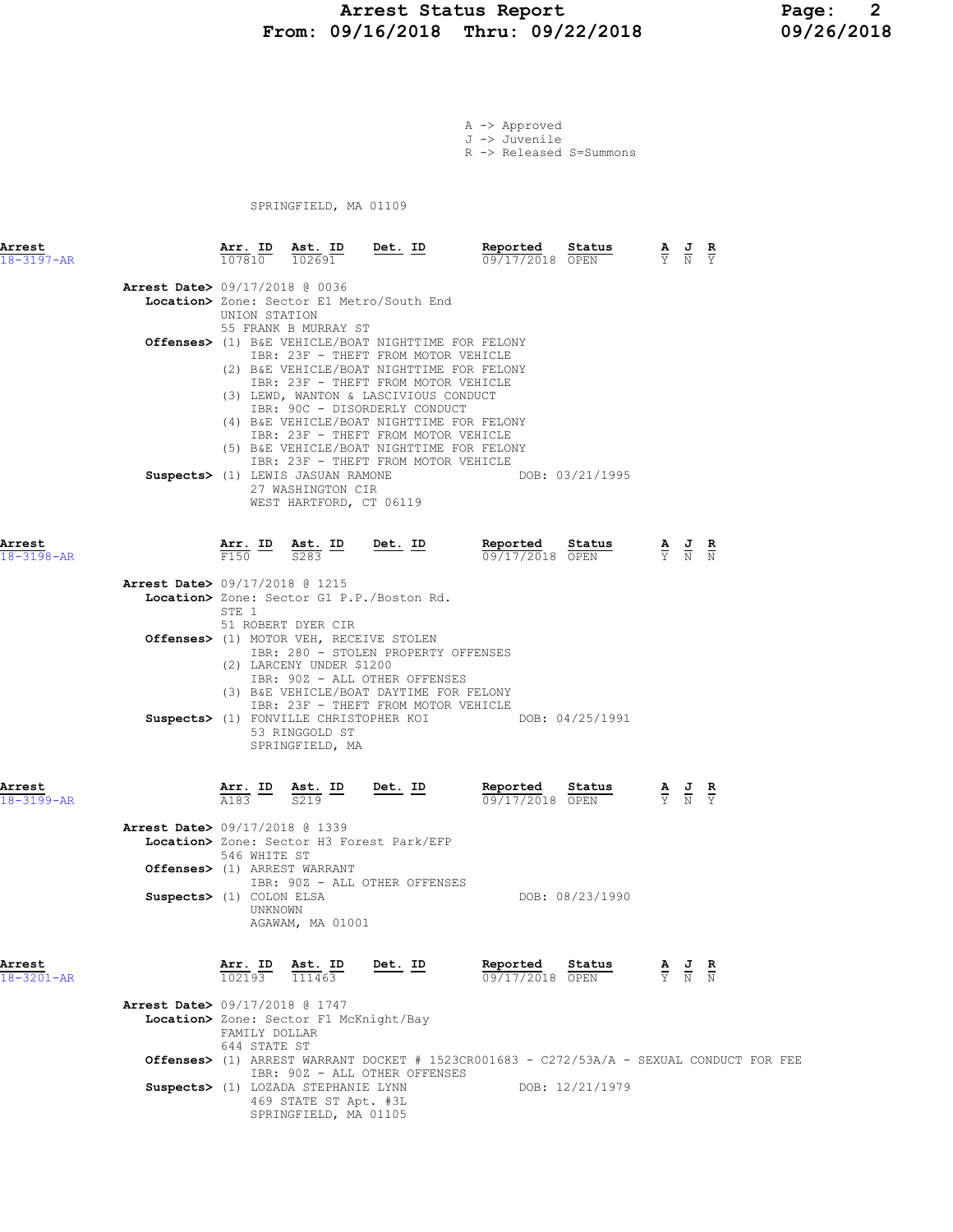#### Arrest Status Report 199/16/2018 Page: 3<br>19/16/2018 Thru: 09/22/2018 199/26/2018 From: 09/16/2018 Thru: 09/22/2018

|  | A -> Approved |                         |
|--|---------------|-------------------------|
|  | J -> Juvenile |                         |
|  |               | R -> Released S=Summons |

| Arrest<br>$18 - 3202 - AR$ |                                                       | $\frac{\text{Arr. ID}}{100135}$ $\frac{\text{Ast. ID}}{108863}$ Det. ID        |                                                                                                                                                     | Reported<br>09/17/2018 OPEN        | Status<br>$\frac{\mathbf{A}}{\mathbf{Y}}$ $\frac{\mathbf{J}}{\mathbf{N}}$ $\frac{\mathbf{R}}{\mathbf{Y}}$ |                                                                 |               |
|----------------------------|-------------------------------------------------------|--------------------------------------------------------------------------------|-----------------------------------------------------------------------------------------------------------------------------------------------------|------------------------------------|-----------------------------------------------------------------------------------------------------------|-----------------------------------------------------------------|---------------|
|                            | <b>Arrest Date&gt; 09/17/2018 @ 1751</b>              |                                                                                |                                                                                                                                                     |                                    |                                                                                                           |                                                                 |               |
|                            | 1361 DWIGHT ST                                        |                                                                                | Location> Zone: Sector A N. End/Memorial                                                                                                            |                                    |                                                                                                           |                                                                 |               |
|                            |                                                       |                                                                                | <b>Offenses&gt;</b> (1) DEFAULT WARRANT (DOCKET# 1523CR006147)<br>IBR: 90Z - ALL OTHER OFFENSES                                                     |                                    |                                                                                                           |                                                                 |               |
|                            |                                                       | Suspects> (1) JEFFERY ROSEMARIE<br>270 MAPLE ST Apt. #4FL<br>HOLYOKE, MA 01040 |                                                                                                                                                     | DOB: 12/25/1969                    |                                                                                                           |                                                                 |               |
| Arrest<br>18-3203-AR       |                                                       | $\frac{\texttt{Arr.}}{107940}$ $\frac{\texttt{ Ast.}}{100136}$ Det. ID         |                                                                                                                                                     | Reported<br>09/17/2018 OPEN        | $\frac{\text{Status}}{\text{OPEN}}$ $\frac{A}{Y}$ $\frac{J}{N}$ $\frac{R}{Y}$                             |                                                                 |               |
|                            | <b>Arrest Date&gt; 09/17/2018 @ 1759</b>              |                                                                                |                                                                                                                                                     |                                    |                                                                                                           |                                                                 |               |
|                            | 176 OAK GROVE AVE                                     | Location> Zone: Sector F1 McKnight/Bay                                         |                                                                                                                                                     |                                    |                                                                                                           |                                                                 |               |
|                            |                                                       |                                                                                | Offenses> (1) DEFAULT WARRANT 1623CR002647<br>IBR: 90Z - ALL OTHER OFFENSES                                                                         |                                    |                                                                                                           |                                                                 |               |
|                            |                                                       |                                                                                | (2) ARREST WARRANT 1723CR007374<br>IBR: 90Z - ALL OTHER OFFENSES                                                                                    |                                    |                                                                                                           |                                                                 |               |
|                            |                                                       | Suspects> (1) RANKIN RAMON R<br>17 SOUTH CHATHAM ST                            | SPRINGFIELD, MA 01109-2529                                                                                                                          |                                    | DOB: 09/27/1981                                                                                           |                                                                 |               |
|                            |                                                       |                                                                                |                                                                                                                                                     |                                    |                                                                                                           |                                                                 |               |
| Arrest<br>$18 - 3204 - AR$ |                                                       |                                                                                | $\frac{\texttt{Arr.}}{\texttt{S098}}$ $\frac{\texttt{ID}}{\texttt{S795}}$ $\frac{\texttt{ID}}{\texttt{S795}}$ $\frac{\texttt{Det.}}{\texttt{S795}}$ | Reported Status<br>09/17/2018 OPEN |                                                                                                           |                                                                 |               |
|                            | <b>Arrest Date&gt; 09/17/2018 @ 1932</b>              |                                                                                |                                                                                                                                                     |                                    |                                                                                                           |                                                                 |               |
|                            | NEWBURY ST                                            |                                                                                | Location> Zone: Sector B1 Liberty Heights                                                                                                           |                                    |                                                                                                           |                                                                 |               |
|                            |                                                       |                                                                                | Offenses> (1) YIELD AT INTERSECTION, FAIL<br>IBR: 99 - TRAFFIC, TOWN BY-LAW OFFENSES<br>(2) LICENSE SUSPENDED, OP MV WITH                           |                                    |                                                                                                           |                                                                 |               |
|                            |                                                       | (3) ARREST WARRANT                                                             | IBR: 99 - TRAFFIC, TOWN BY-LAW OFFENSES                                                                                                             |                                    |                                                                                                           |                                                                 |               |
|                            |                                                       | 58 LESTER ST Apt. #1ST<br>SPRINGFIELD, MA                                      | IBR: 90Z - ALL OTHER OFFENSES<br>Suspects> (1) ALVARADO MIGUEL ANGEL                                                                                | DOB: 10/08/1977                    |                                                                                                           |                                                                 |               |
| Arrest<br>18-3208-AR       | $\frac{\texttt{Arr.}}{111388}$                        | Ast. ID<br>101483                                                              | $Det. ID$                                                                                                                                           | Reported<br>09/17/2018 OPEN        | Status                                                                                                    |                                                                 |               |
|                            | <b>Arrest Date&gt; 09/17/2018 @ 2138</b><br>SPRING ST |                                                                                | Location> Zone: Sector E2 Metro/6Corners                                                                                                            |                                    |                                                                                                           |                                                                 |               |
|                            |                                                       | Offenses> (1) ARREST WARRANT                                                   | IBR: 90Z - ALL OTHER OFFENSES                                                                                                                       |                                    |                                                                                                           |                                                                 |               |
|                            |                                                       | Suspects> (1) RIVERA ANGELICA<br>82 PEARL ST Apt. #2A<br>SPRINGFIELD, MA       |                                                                                                                                                     |                                    | DOB: 10/06/1988                                                                                           |                                                                 |               |
| Arrest<br>18-3210-AR       | <b>Arr. ID</b><br>111533                              | <u>Ast. ID</u><br>109840                                                       | <u>Det. ID</u>                                                                                                                                      | Reported<br>09/17/2018 OPEN        | Status                                                                                                    | $\frac{\mathbf{A}}{\mathbf{Y}}$ $\frac{\mathbf{J}}{\mathbf{N}}$ | $\frac{R}{Y}$ |
|                            | <b>Arrest Date&gt; 09/17/2018 @ 2326</b><br>MAIN ST   |                                                                                | Location> Zone: Sector E1 Metro/South End                                                                                                           |                                    |                                                                                                           |                                                                 |               |

Offenses> (1) FUGITIVE FROM JUSTICE ON COURT WARRANT

 IBR: 90Z - ALL OTHER OFFENSES (2) FALSE NAME/SSN, ARRESTEE FURNISH IBR: 90Z - ALL OTHER OFFENSES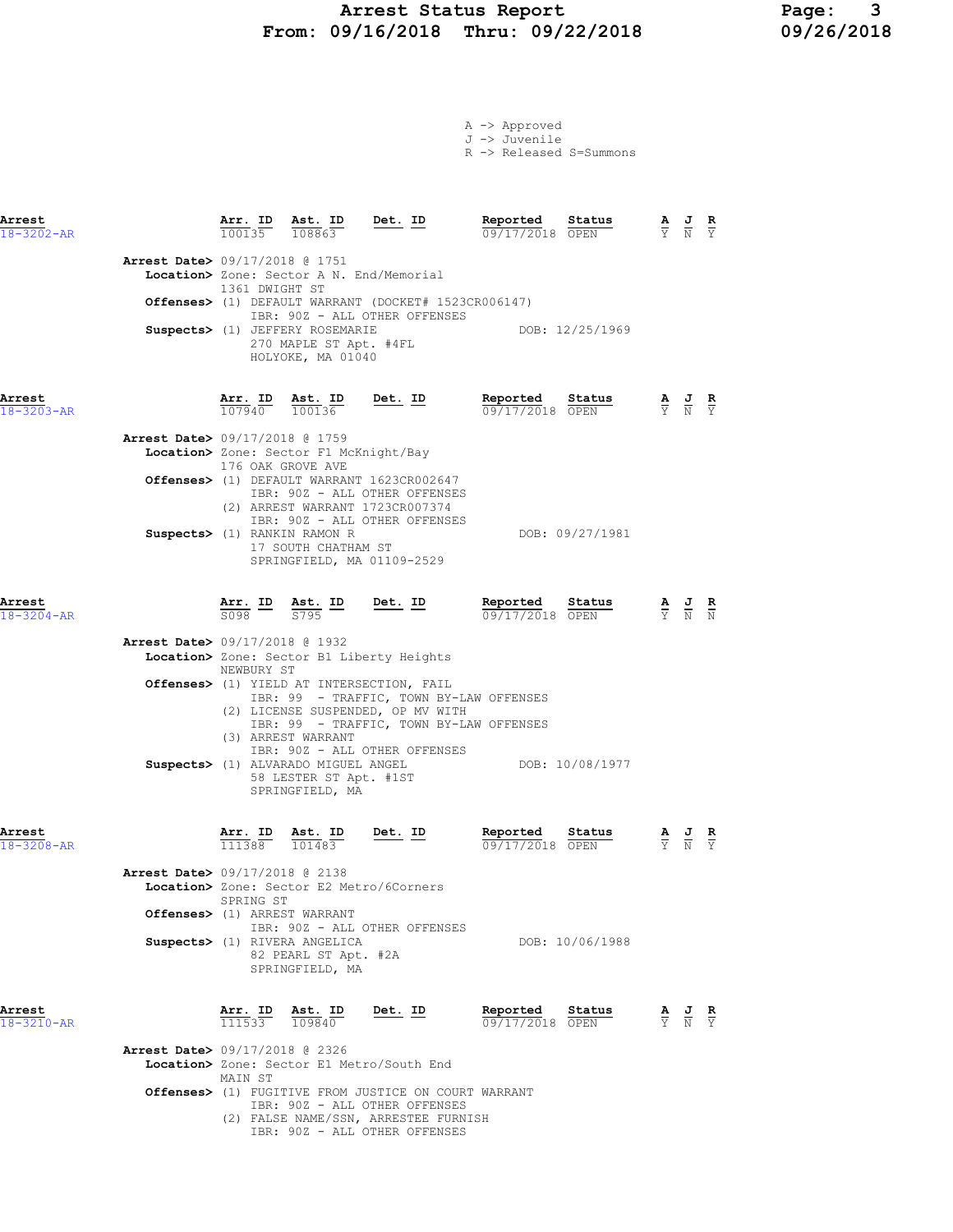## Arrest Status Report 1991 - Page: 4<br>09/16/2018 Thru: 09/22/2018 199/26/2018 From:  $09/16/2018$  Thru:  $09/22/2018$

|                            |                                          |                              |                                                                                                                 |                                                                              | A -> Approved<br>J -> Juvenile<br>R -> Released S=Summons                                                                     |                                                                                                 |                                                                                                 |  |
|----------------------------|------------------------------------------|------------------------------|-----------------------------------------------------------------------------------------------------------------|------------------------------------------------------------------------------|-------------------------------------------------------------------------------------------------------------------------------|-------------------------------------------------------------------------------------------------|-------------------------------------------------------------------------------------------------|--|
|                            |                                          |                              | 31 HARVARD ST<br>NATICK, MA                                                                                     |                                                                              | Suspects> (1) SANTIAGO STEVEN DMITRIUS DOB: 07/22/1985                                                                        |                                                                                                 |                                                                                                 |  |
| Arrest<br>$18 - 3211 - AR$ |                                          |                              |                                                                                                                 |                                                                              | $\frac{\texttt{Arr. ID}}{111404}$ $\frac{\texttt{Ast. ID}}{109821}$ Det. ID Reported Status $\frac{0.9718}{0.911802018}$ OPEN | $\frac{\mathbf{A}}{\mathbf{Y}}$ $\frac{\mathbf{J}}{\mathbf{N}}$ $\frac{\mathbf{R}}{\mathbf{Y}}$ |                                                                                                 |  |
|                            | <b>Arrest Date&gt;</b> 09/18/2018 @ 0120 | ST JAMES AVE                 |                                                                                                                 | Location> Zone: Sector C East Springfield                                    |                                                                                                                               |                                                                                                 |                                                                                                 |  |
|                            |                                          |                              | Offenses> (1) LIGHTS VIOLATION, MV<br>(2) UNINSURED MOTOR VEHICLE                                               |                                                                              | IBR: 99 - TRAFFIC, TOWN BY-LAW OFFENSES<br>IBR: 99 - TRAFFIC, TOWN BY-LAW OFFENSES                                            |                                                                                                 |                                                                                                 |  |
|                            |                                          | (4) OUI LIQUOR               |                                                                                                                 | (3) REGISTRATION SUSPENDED, OP MV WITH<br>(5) LICENSE SUSPENDED, OP MV WITH  | IBR: 99 - TRAFFIC, TOWN BY-LAW OFFENSES<br>IBR: 90D - DRIVING UNDER THE INFLUENCE                                             |                                                                                                 |                                                                                                 |  |
|                            |                                          |                              | Suspects> (1) GUIDRY JAHLEELE<br>52 RUTLEDGE AVE Apt. #3<br>SPRINGFIELD, MA                                     |                                                                              | IBR: 99 - TRAFFIC, TOWN BY-LAW OFFENSES<br>DOB: 02/15/1989                                                                    |                                                                                                 |                                                                                                 |  |
| Arrest<br>$18 - 3212 - AR$ |                                          |                              |                                                                                                                 |                                                                              | <b>Arr. ID</b> Ast. ID Det. ID Reported Status A J R<br>040936 106117 <b>Det. ID</b> 09/18/2018 OPEN Y N Y<br>09/18/2018 OPEN |                                                                                                 |                                                                                                 |  |
|                            | <b>Arrest Date&gt;</b> 09/18/2018 @ 0200 | MAIN ST                      |                                                                                                                 | Location> Zone: Sector E1 Metro/South End                                    |                                                                                                                               |                                                                                                 |                                                                                                 |  |
|                            |                                          |                              | (2) RESIST ARREST                                                                                               | Offenses> (1) IDENTIFY SELF, MV OPERATOR REFUSE<br>IBR: 13B - SIMPLE ASSAULT | IBR: 99 - TRAFFIC, TOWN BY-LAW OFFENSES                                                                                       |                                                                                                 |                                                                                                 |  |
|                            | Suspects> (1) WOODS DEROY                |                              | 50 DUNMORELAND ST<br>SPRINGFIELD, MA 01108                                                                      |                                                                              | DOB: 01/23/1982                                                                                                               |                                                                                                 |                                                                                                 |  |
| Arrest<br>18-3214-AR       |                                          | <u>Arr. ID</u><br>A356       | $\frac{\texttt{Ast.}}{109489}$                                                                                  | <u>Det. ID</u>                                                               | Reported Status<br>09/18/2018 OPEN                                                                                            |                                                                                                 | $\frac{\mathbf{A}}{\mathbf{Y}}$ $\frac{\mathbf{J}}{\mathbf{N}}$ $\frac{\mathbf{R}}{\mathbf{Y}}$ |  |
|                            | <b>Arrest Date&gt; 09/18/2018 @ 0817</b> | MGM SPRINGFIELD<br>1 MGM WAY |                                                                                                                 | Location> Zone: Sector E1 Metro/South End                                    |                                                                                                                               |                                                                                                 |                                                                                                 |  |
|                            | Suspects> (1) COLEMAN SHAWN              |                              | Offenses> (1) LARCENY OVER \$1200                                                                               | IBR: 23D - THEFT FROM BUILDING                                               | DOB: 10/25/1985                                                                                                               |                                                                                                 |                                                                                                 |  |
|                            |                                          |                              | 35 WILSON CT<br>PLAINVILLE, CT                                                                                  |                                                                              |                                                                                                                               |                                                                                                 |                                                                                                 |  |
| Arrest<br>$18 - 3215 - AR$ |                                          |                              | $\frac{\texttt{Arr.}}{\texttt{B218}}$ $\frac{\texttt{ID}}{\texttt{B497}}$ $\frac{\texttt{Est.}}{\texttt{B497}}$ | Det. ID                                                                      | Reported Status<br>09/18/2018 OPEN                                                                                            |                                                                                                 | $\frac{\mathbf{A}}{\mathbf{Y}}$ $\frac{\mathbf{J}}{\mathbf{N}}$ $\frac{\mathbf{R}}{\mathbf{Y}}$ |  |
|                            | <b>Arrest Date&gt; 09/18/2018 @ 0900</b> | INSIDE                       |                                                                                                                 | Location> Zone: Sector H2 Forest Park/EFP                                    |                                                                                                                               |                                                                                                 |                                                                                                 |  |
|                            |                                          |                              | 152 KENSINGTON AVE Apt. #1L                                                                                     | IBR: 90Z - ALL OTHER OFFENSES                                                | Offenses> (1) ARREST WARRANT 1733CR000559 REC STOLEN PROP                                                                     |                                                                                                 |                                                                                                 |  |
|                            |                                          |                              | Suspects> (1) STONE AUTUMN ASHLEY<br>1672 WESTFIELD ST                                                          | WEST SPRINGFIELD, MA 01089                                                   | DOB: 08/10/1989                                                                                                               |                                                                                                 |                                                                                                 |  |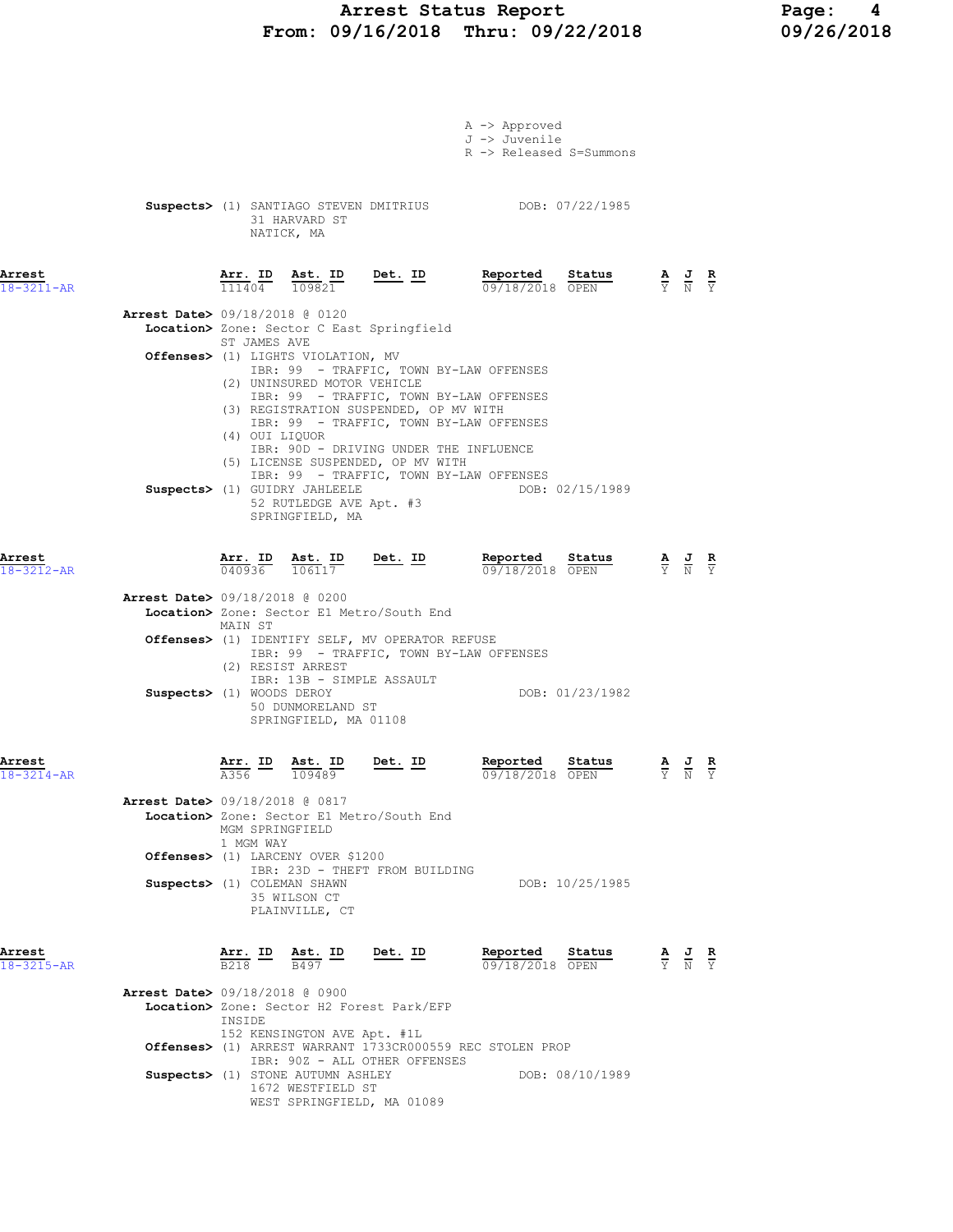#### Arrest Status Report Page: 5 From: 09/16/2018 Thru: 09/22/2018 09/26/2018

|  | A -> Approved                 |  |
|--|-------------------------------|--|
|  | J -> Juvenile                 |  |
|  | <b>P S P. L.</b> 1 <b>P P</b> |  |

|  | R -> Released S=Summons |
|--|-------------------------|
|  |                         |

| Arrest<br>$18 - 3216 - AR$ |                                                                          | <u>Arr.</u> ID                             | Ast. ID<br>108852                                                                                                                                                      | Det. ID                                                                                                                    | Reported<br>09/18/2018 OPEN | Status          |                                                                                                 |                                                                                                 | $rac{\mathbf{R}}{\Upsilon}$ |
|----------------------------|--------------------------------------------------------------------------|--------------------------------------------|------------------------------------------------------------------------------------------------------------------------------------------------------------------------|----------------------------------------------------------------------------------------------------------------------------|-----------------------------|-----------------|-------------------------------------------------------------------------------------------------|-------------------------------------------------------------------------------------------------|-----------------------------|
|                            | <b>Arrest Date&gt;</b> 09/18/2018 @ 1207                                 | TAYLOR ST<br>HOMELESS                      | Offenses> (1) DISORDERLY CONDUCT<br>(2) THREAT TO COMMIT CRIME<br>IBR: 13C - INTIMIDATION<br>(3) THREAT TO COMMIT CRIME<br>IBR: 13C - INTIMIDATION<br>SPRINGFIELD, MA  | Location> Zone: Sector E1 Metro/South End<br>IBR: 90C - DISORDERLY CONDUCT<br>Suspects> (1) MULVEY CHRISTOPHER JAMES       |                             | DOB: 06/05/1969 |                                                                                                 |                                                                                                 |                             |
| Arrest<br>$18 - 3219 - AR$ |                                                                          | 109489                                     | Arr. ID Ast. ID Det. ID                                                                                                                                                |                                                                                                                            | Reported<br>09/18/2018 OPEN | Status          | $\frac{\mathbf{A}}{\mathbf{Y}}$ $\frac{\mathbf{J}}{\mathbf{N}}$ $\frac{\mathbf{R}}{\mathbf{N}}$ |                                                                                                 |                             |
|                            | <b>Arrest Date&gt;</b> 09/18/2018 @ 1459<br>Offenses> (1) ARREST WARRANT | MGM<br>1 MGM WAY                           | Suspects> (1) WINDOLOSKI NATHAN<br>86 BOOTH ST<br>LUDLOW, MA 01056                                                                                                     | Location> Zone: Sector E1 Metro/South End<br>IBR: 90Z - ALL OTHER OFFENSES                                                 |                             | DOB: 01/19/1983 |                                                                                                 |                                                                                                 |                             |
| Arrest<br>$18 - 3220 - AR$ |                                                                          |                                            | $\frac{\texttt{Arr.}}{112462}$ $\frac{\texttt{ Ast.}}{100136}$ Det. ID                                                                                                 |                                                                                                                            | Reported<br>09/18/2018 OPEN | Status          | $\frac{\mathbf{A}}{\mathbf{Y}}$ $\frac{\mathbf{J}}{\mathbf{N}}$ $\frac{\mathbf{R}}{\mathbf{N}}$ |                                                                                                 |                             |
|                            | <b>Arrest Date&gt;</b> 09/18/2018 @ 1840                                 | 415 WILBRAHAM RD<br>$(3)$ . $A&B$ (Simple) | Location> Zone: Sector F2 Old&Upper Hill<br>(2) DISORDERLY CONDUCT<br>IBR: 13B - SIMPLE ASSAULT<br>Suspects> (1) MIDDLETON ANGEL S<br>18 LUCERNE RD<br>SPRINGFIELD, MA | Offenses> (1) MOTOR VEH, MALICIOUS DAMAGE TO<br>IBR: 290 - DESTRUCTION / DAMAGE / VANDALI<br>IBR: 90C - DISORDERLY CONDUCT |                             | DOB: 03/21/1978 |                                                                                                 |                                                                                                 |                             |
| Arrest<br>18-3221-AR       | Arrest Date> 09/18/2018 @ 1840<br>Offenses> (1) RESIST ARREST            | Arr. ID<br>112462<br>415 WILBRAHAM RD      | Ast. ID<br>100136<br>Location> Zone: Sector F2 Old&Upper Hill<br>IBR: 13B - SIMPLE ASSAULT<br>(2) A&B ON POLICE OFFICER                                                | Det. ID                                                                                                                    | Reported<br>09/18/2018 OPEN | Status          | $rac{\mathbf{A}}{\Upsilon}$                                                                     |                                                                                                 |                             |
|                            |                                                                          |                                            | Suspects> (1) MIDDLETON ANJA A<br>415 WILBRAHAM RD Apt. #2L<br>SPRINGFIELD, MA                                                                                         | IBR: 13A - AGGRAVATED ASSAULT                                                                                              |                             | DOB: 03/18/1985 |                                                                                                 |                                                                                                 |                             |
| Arrest<br>18-3222-AR       |                                                                          | Arr. ID<br>112462                          | Ast. ID<br>100136                                                                                                                                                      | Det. ID                                                                                                                    | Reported<br>09/18/2018 OPEN | Status          |                                                                                                 | $\frac{\mathbf{A}}{\mathbf{Y}}$ $\frac{\mathbf{J}}{\mathbf{N}}$ $\frac{\mathbf{R}}{\mathbf{Y}}$ |                             |
|                            | <b>Arrest Date&gt;</b> 09/18/2018 @ 1840                                 |                                            | Location> Zone: Sector F2 Old&Upper Hill                                                                                                                               |                                                                                                                            |                             |                 |                                                                                                 |                                                                                                 |                             |

415 WILBRAHAM RD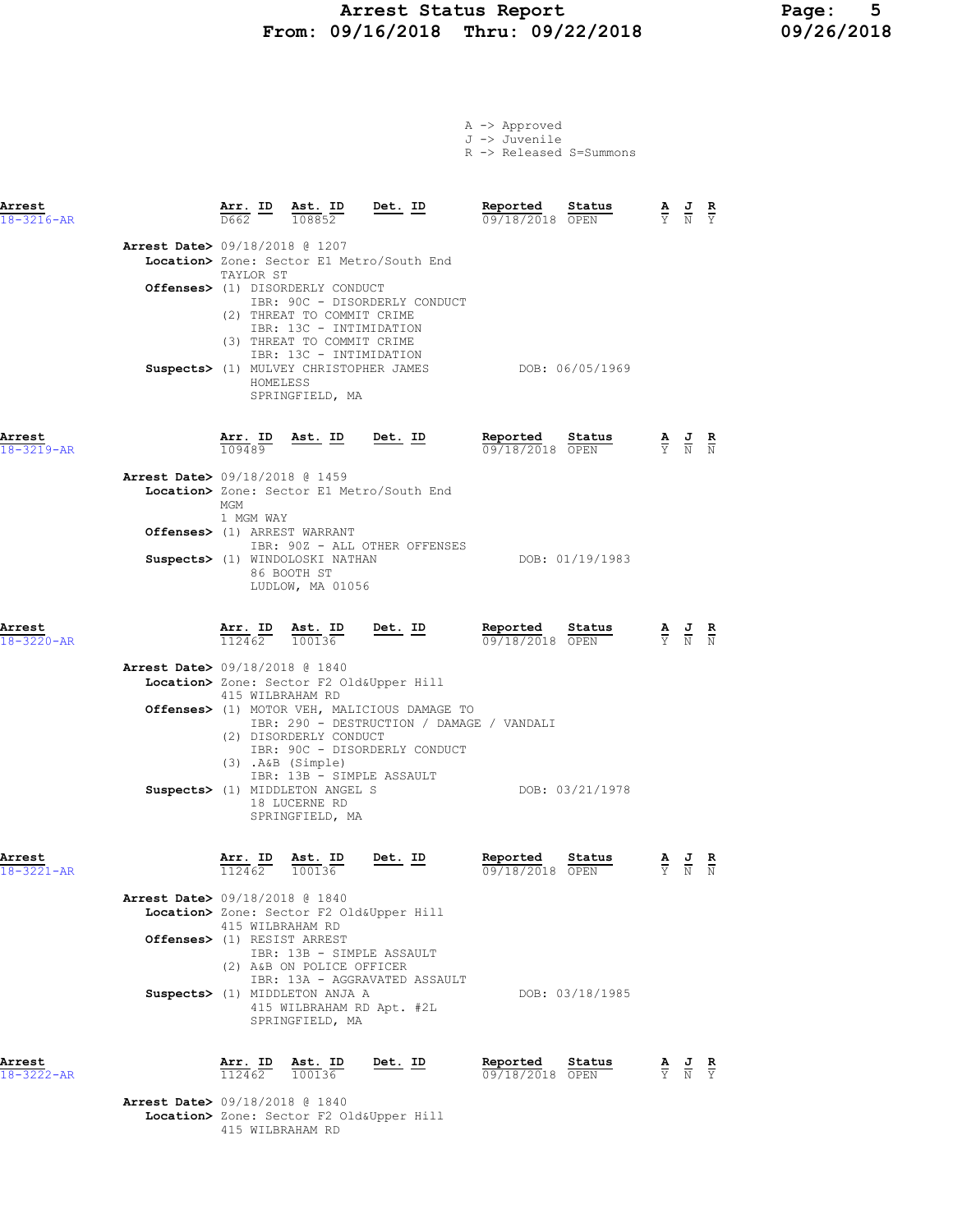### Arrest Status Report Page: 6 From: 09/16/2018 Thru: 09/22/2018 09/26/2018

|                            | A -> Approved<br>J -> Juvenile<br>R -> Released S=Summons                                                                                                                 |                                                                                                       |                                   |
|----------------------------|---------------------------------------------------------------------------------------------------------------------------------------------------------------------------|-------------------------------------------------------------------------------------------------------|-----------------------------------|
|                            | Offenses> (1) RESIST ARREST<br>IBR: 13B - SIMPLE ASSAULT<br>$(2)$ . A&B $(Simple)$<br>IBR: 13B - SIMPLE ASSAULT                                                           |                                                                                                       |                                   |
|                            | DOB: 11/09/1985<br>Suspects> (1) MCKENZIE TAVAR<br>415 WILBRAHAM RD Apt. #2ND<br>SPRINGFIELD, MA                                                                          |                                                                                                       |                                   |
| Arrest<br>$18 - 3223 - AR$ | Reported<br>Det $_{\cdot}$ ID<br>Status<br>Arr. ID<br>Ast. ID<br>B034<br>$\overline{A141}$<br>09/18/2018 OPEN                                                             | $\frac{\mathbf{A}}{\overline{Y}}$ $\frac{\mathbf{J}}{\overline{N}}$ $\frac{\mathbf{R}}{\overline{Y}}$ |                                   |
|                            | <b>Arrest Date&gt; 09/18/2018 @ 1840</b><br>Location> Zone: Sector F2 Old&Upper Hill<br>BENTON PARK PACKAGE STORE<br>521 STATE ST                                         |                                                                                                       |                                   |
|                            | Offenses> (1) DEFAULT WARRANT<br>IBR: 90Z - ALL OTHER OFFENSES<br>(2) DEFAULT WARRANT DCKT#1823CR002102                                                                   |                                                                                                       |                                   |
|                            | IBR: 90Z - ALL OTHER OFFENSES<br>Suspects> (1) GONZALEZ JAY<br>DOB: 08/08/1973<br>HOMELESS<br>OTHER, UK                                                                   |                                                                                                       |                                   |
| Arrest<br>$18 - 3224 - AR$ | Reported Status<br>$\frac{\texttt{Arr.}}{\text{K456}}$ ID<br>$\frac{\texttt{Ast.}}{\Delta 919}$ $\frac{\texttt{Det.}}{\Delta 919}$<br>A919<br>09/18/2018 OPEN             | $\frac{\mathbf{A}}{\mathbf{Y}}$ $\frac{\mathbf{J}}{\mathbf{N}}$ $\frac{\mathbf{R}}{\mathbf{Y}}$       |                                   |
|                            | <b>Arrest Date&gt;</b> 09/18/2018 @ 1845<br>Location> Zone: Sector A N. End/Memorial<br>IN THE DRIVEWAY OF<br>1496 DWIGHT ST                                              |                                                                                                       |                                   |
|                            | Offenses> (1) DRUG, POSSESS CLASS A<br>IBR: 35A - DRUG / NARCOTIC VIOLATIONS<br>DOB: 03/25/1978<br>Suspects> (1) CORDERO RAYMOND<br>HOMELESS<br>OTHER, UK                 |                                                                                                       |                                   |
| Arrest<br>18-3225-AR       | <u>Arr. ID</u><br>Det. ID<br>Reported<br>Status<br>Ast. ID<br>K456<br>09/18/2018 OPEN<br>A919                                                                             | $\frac{\mathbf{A}}{\mathbf{Y}}$ $\frac{\mathbf{J}}{\mathbf{N}}$                                       | $\frac{\mathbf{R}}{\overline{Y}}$ |
|                            | Arrest Date> 09/18/2018 @ 1845<br>Location> Zone: Sector A N. End/Memorial<br>IN THE DRIVEWAY OF<br>1496 DWIGHT ST                                                        |                                                                                                       |                                   |
|                            | Offenses> (1) DRUG, POSSESS CLASS A<br>IBR: 35A - DRUG / NARCOTIC VIOLATIONS<br>(2) DRUG, POSSESS CLASS B<br>IBR: 35A - DRUG / NARCOTIC VIOLATIONS                        |                                                                                                       |                                   |
|                            | DOB: 02/26/1961<br>Suspects> (1) MONTALVO RICARDO<br>HOMELESS<br>OTHER, UK                                                                                                |                                                                                                       |                                   |
| Arrest<br>$18 - 3226 - AR$ | Arr. ID<br>Ast. ID<br>Det. ID<br>Reported<br>Status<br>106772<br>109804<br>09/18/2018 OPEN                                                                                | $\frac{\mathbf{A}}{\mathbf{Y}}$ $\frac{\mathbf{J}}{\mathbf{N}}$ $\frac{\mathbf{R}}{\mathbf{Y}}$       |                                   |
|                            | <b>Arrest Date&gt;</b> 09/18/2018 @ 1920<br>Location> Zone: Sector A N. End/Memorial<br>E HOOKER ST                                                                       |                                                                                                       |                                   |
|                            | Offenses> (1) DRUG, DISTRIBUTE CLASS A<br>IBR: 35A - DRUG / NARCOTIC VIOLATIONS<br>Suspects> (1) ORTIZ JOSE MANUAL<br>DOB: 01/01/1967<br>3 OAKWOOD TER<br>SPRINGFIELD, MA |                                                                                                       |                                   |
| Arrest                     | Arr. ID Ast. ID Det. ID<br>Reported<br>Status                                                                                                                             | A J R                                                                                                 |                                   |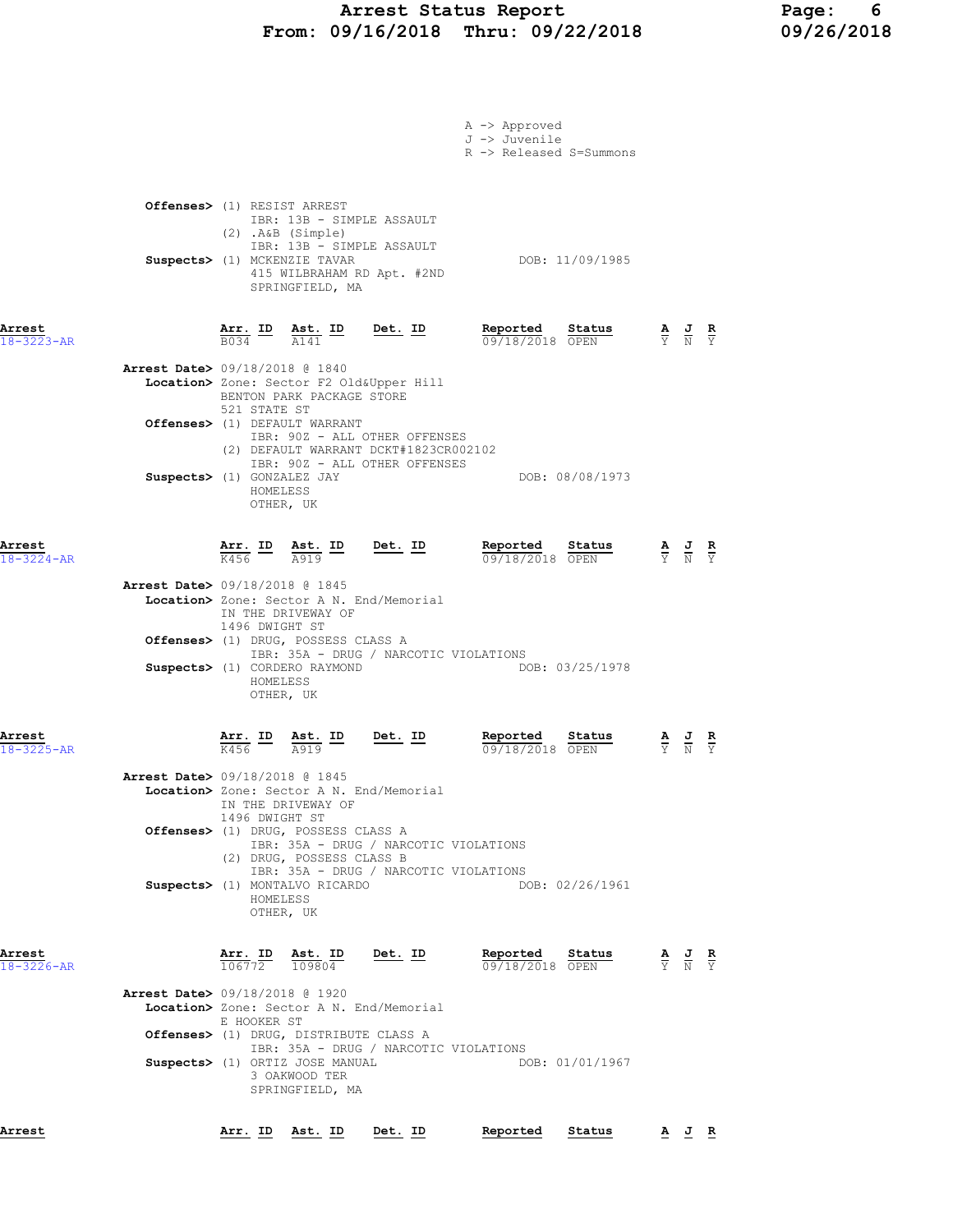#### Arrest Status Report Page: 7 From: 09/16/2018 Thru: 09/22/2018 09/26/2018

| Arrest<br>$18 - 3236 - AR$ | <u>Arr. ID</u><br>C <sub>240</sub>                                                                                                                                                     | <u>Ast. ID</u>                                                                                                             | <u>Det. ID</u>                                                                                                                                                                                                            | Reported<br>09/19/2018 OPEN                               | Status          | $\frac{\mathbf{A}}{\mathbf{Y}}$ $\frac{\mathbf{J}}{\mathbf{N}}$ $\frac{\mathbf{R}}{\mathbf{Y}}$ |               |
|----------------------------|----------------------------------------------------------------------------------------------------------------------------------------------------------------------------------------|----------------------------------------------------------------------------------------------------------------------------|---------------------------------------------------------------------------------------------------------------------------------------------------------------------------------------------------------------------------|-----------------------------------------------------------|-----------------|-------------------------------------------------------------------------------------------------|---------------|
|                            | <b>Arrest Date&gt; 09/19/2018 @ 1735</b><br>Location> Zone: Sector E1 Metro/South End<br>HOWARD ST<br><b>Offenses&gt;</b> (1) DISORDERLY CONDUCT<br>Suspects> (1) LARIVIERE JAMES L II | 32 SERGEANT AVE<br>CHICOPEE, MA 01020                                                                                      | IBR: 90C - DISORDERLY CONDUCT                                                                                                                                                                                             |                                                           | DOB: 02/12/1989 |                                                                                                 |               |
| Arrest<br>$18 - 3235 - AR$ |                                                                                                                                                                                        | $\frac{\texttt{Arr.}}{C240}$ ID $\frac{\texttt{Ast.}}{F338}$ ID Det. ID                                                    |                                                                                                                                                                                                                           | Reported                                                  | Status          | $\frac{\mathbf{A}}{\mathbf{Y}}$ $\frac{\mathbf{J}}{\mathbf{N}}$ $\frac{\mathbf{R}}{\mathbf{Y}}$ |               |
|                            | Suspects> (1) CORTEZ ISMAEL NMI                                                                                                                                                        | (6) DEFAULT WARRANT<br>15 PINECREST DR<br>SPRINGFIELD, MA                                                                  | IBR: 90Z - ALL OTHER OFFENSES<br>IBR: 90Z - ALL OTHER OFFENSES                                                                                                                                                            |                                                           | DOB: 06/21/1966 |                                                                                                 |               |
|                            |                                                                                                                                                                                        | (2) UNINSURED MOTOR VEHICLE<br>(5) DEFAULT WARRANT                                                                         | IBR: 99 - TRAFFIC, TOWN BY-LAW OFFENSES<br>(3) NUMBER PLATE VIOLATION TO CONCEAL ID<br>IBR: 99 - TRAFFIC, TOWN BY-LAW OFFENSES<br>(4) LICENSE SUSPENDED, OP MV WITH, SUBSQ.OFF<br>IBR: 99 - TRAFFIC, TOWN BY-LAW OFFENSES |                                                           |                 |                                                                                                 |               |
|                            | Arrest Date> 09/19/2018 @ 1300<br>Location> Zone: Sector E2 Metro/6Corners<br>109 FEDERAL ST<br><b>Offenses&gt;</b> (1) UNREGISTERED MOTOR VEHICLE                                     | WORTHINGTON COMMONS                                                                                                        | IBR: 99 - TRAFFIC, TOWN BY-LAW OFFENSES                                                                                                                                                                                   |                                                           |                 |                                                                                                 |               |
| Arrest<br>$18 - 3234 - AR$ | $\frac{\texttt{Arr.}}{101948}$ $\frac{\texttt{ Ast.}}{C802}$ $\frac{\texttt{I}}{C802}$                                                                                                 | <u>Ast. ID</u>                                                                                                             | <u>Det. ID</u>                                                                                                                                                                                                            | Reported Status<br>09/19/2018 OPEN                        |                 | $\frac{\mathbf{A}}{\mathbf{Y}}$ $\frac{\mathbf{J}}{\mathbf{N}}$ $\frac{\mathbf{R}}{\mathbf{Y}}$ |               |
|                            | Suspects> (1) COWLAN DARRELL RICHARD JR DOB: 10/24/1996                                                                                                                                | 283 COMMONWEALTH AVE<br>SPRINGFIELD, MA 01108                                                                              | (3) CREDIT CARD, RECEIVE STOLEN<br>IBR: 26A - FALSE PRETENSES / SWINDLE / CO                                                                                                                                              |                                                           |                 |                                                                                                 |               |
|                            | Offenses> (1) USING STOLEN CREDIT CARD UNDER 1200                                                                                                                                      |                                                                                                                            | IBR: 26B - CREDIT CARD / AUTOMATIC TELLER<br>(2) CREDIT CARD, FORGE OR UTTER FORGED<br>IBR: 26B - CREDIT CARD / AUTOMATIC TELLER                                                                                          |                                                           |                 |                                                                                                 |               |
| $18 - 3231 - AR$           | <b>Arrest Date&gt;</b> 09/19/2018 @ 0824<br>Location> Zone: Sector H1 Forest Park<br>514 BELMONT AVE                                                                                   | $\frac{\text{Arr.}}{\text{S219}}$ $\frac{\text{lb}}{\text{P352}}$ $\frac{\text{Est.}}{\text{P352}}$<br>CUMBERLAND FARMS #1 |                                                                                                                                                                                                                           | 09/19/2018 OPEN                                           |                 | $\frac{\mathbf{A}}{\mathbf{Y}}$ $\frac{\mathbf{J}}{\mathbf{N}}$                                 | $\frac{R}{N}$ |
| Arrest                     | Suspects> (1) PLANAS OSCAR                                                                                                                                                             | 23B VAN BUREN AVE<br>SPRINGFIELD, MA 01104                                                                                 | Det. ID                                                                                                                                                                                                                   | Reported Status                                           |                 |                                                                                                 |               |
|                            | <b>Arrest Date&gt; 09/18/2018 @ 1920</b><br>Location> Zone: Sector A N. End/Memorial<br>E HOOKER ST<br>Offenses> (1) DRUG, POSSESS CLASS A                                             |                                                                                                                            | IBR: 35A - DRUG / NARCOTIC VIOLATIONS                                                                                                                                                                                     |                                                           | DOB: 10/01/1959 |                                                                                                 |               |
| $18 - 3227 - AR$           |                                                                                                                                                                                        | 106772 109804                                                                                                              |                                                                                                                                                                                                                           | 09/18/2018 OPEN Y N Y                                     |                 |                                                                                                 |               |
|                            |                                                                                                                                                                                        |                                                                                                                            |                                                                                                                                                                                                                           | A -> Approved<br>J -> Juvenile<br>R -> Released S=Summons |                 |                                                                                                 |               |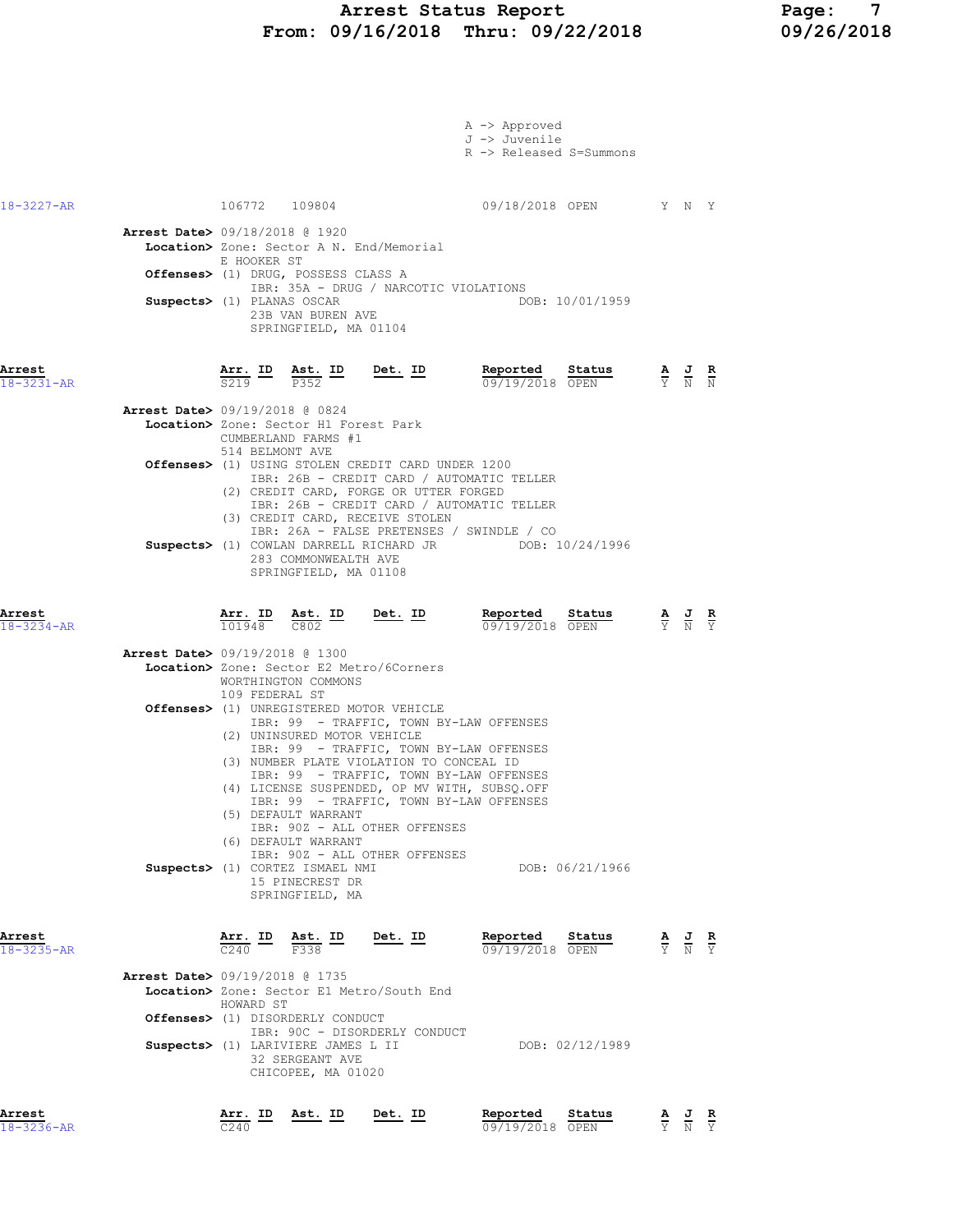### Arrest Status Report Page: 8 From: 09/16/2018 Thru: 09/22/2018 09/26/2018

|                            |                                          |                          |                                                                                                                          |                                                                                                                  | A -> Approved<br>J -> Juvenile<br>R -> Released S=Summons |                           |                                                                                                       |  |
|----------------------------|------------------------------------------|--------------------------|--------------------------------------------------------------------------------------------------------------------------|------------------------------------------------------------------------------------------------------------------|-----------------------------------------------------------|---------------------------|-------------------------------------------------------------------------------------------------------|--|
|                            | Arrest Date> 09/19/2018 @ 1735           | HOWARD ST                |                                                                                                                          | Location> Zone: Sector E1 Metro/South End                                                                        |                                                           |                           |                                                                                                       |  |
|                            |                                          |                          | Offenses> (1) DISORDERLY CONDUCT<br><b>Suspects&gt;</b> (1) YOUNG GREGG WILLIAM<br>9 YORK ST Apt. #3L<br>SPRINGFIELD, MA | IBR: 90C - DISORDERLY CONDUCT                                                                                    |                                                           | DOB: 10/21/1983           |                                                                                                       |  |
| Arrest<br>18-3238-AR       |                                          |                          | $\frac{\texttt{Arr.}}{101948}$ $\frac{\texttt{ Ast.}}{101951}$                                                           | <u>Det.</u> ID                                                                                                   | Reported<br>09/19/2018 OPEN                               | Status                    | $\frac{\mathbf{A}}{\overline{Y}}$ $\frac{\mathbf{J}}{\overline{N}}$ $\frac{\mathbf{R}}{\overline{Y}}$ |  |
|                            | <b>Arrest Date&gt;</b> 09/19/2018 @ 1800 | 77 SCHOOL ST             |                                                                                                                          | Location> Zone: Sector E2 Metro/6Corners                                                                         |                                                           |                           |                                                                                                       |  |
|                            | Offenses> (1) TRESPASS                   |                          | (3) DRUG, POSSESS CLASS B                                                                                                | IBR: 90J - TRESPASS OF REAL PROPERTY<br>(2) VIOL. OF CITY ORD. - Open Container<br>IBR: 90Z - ALL OTHER OFFENSES |                                                           |                           |                                                                                                       |  |
|                            | Suspects> (1) STARK AMY E                | HOMELESS                 | SPRINGFIELD, MA                                                                                                          | IBR: 35A - DRUG / NARCOTIC VIOLATIONS                                                                            |                                                           | DOB: 12/04/1980           |                                                                                                       |  |
| Arrest<br>$18 - 3239 - AR$ |                                          | <u>Arr.</u> ID<br>101948 | Ast. ID<br>101951                                                                                                        | $Det. ID$                                                                                                        | Reported<br>09/19/2018 OPEN                               | Status                    | $\frac{\mathbf{A}}{\overline{Y}}$ $\frac{\mathbf{J}}{\overline{N}}$ $\frac{\mathbf{R}}{\overline{Y}}$ |  |
|                            | <b>Arrest Date&gt; 09/19/2018 @ 1800</b> | 77 SCHOOL ST             |                                                                                                                          | Location> Zone: Sector E2 Metro/6Corners                                                                         |                                                           |                           |                                                                                                       |  |
|                            | Offenses> (1) TRESPASS                   |                          |                                                                                                                          | IBR: 90J - TRESPASS OF REAL PROPERTY<br>(2) VIOL. OF CITY ORD. - Open Container<br>IBR: 90Z - ALL OTHER OFFENSES |                                                           |                           |                                                                                                       |  |
|                            |                                          |                          | Suspects> (1) RAMOS CARLOS JUAN<br>***UNKNOWN***<br>SPRINGFIELD, MA                                                      |                                                                                                                  |                                                           | DOB: 04/27/1963           |                                                                                                       |  |
| Arrest<br>18-3240-AR       |                                          | 102821 102193            | Arr. ID Ast. ID                                                                                                          | Det. ID                                                                                                          | Reported                                                  | Status<br>09/19/2018 OPEN | AJR<br>Y N Y                                                                                          |  |
|                            | Arrest Date> 09/19/2018 @ 1830           |                          | Location> Zone: Sector F1 McKnight/Bay                                                                                   |                                                                                                                  |                                                           |                           |                                                                                                       |  |
|                            |                                          | 501 ST JAMES AVE         |                                                                                                                          | Offenses> (1) DEFAULT WARRANT # 1523CR004159 (CHAPTER 90 OFFENSE)<br>IBR: 90Z - ALL OTHER OFFENSES               |                                                           |                           |                                                                                                       |  |
|                            |                                          |                          |                                                                                                                          | (2) DEFAULT WARRANT # 1523CR004993 (CHAPTER 90 OFFENSES)<br>IBR: 90Z - ALL OTHER OFFENSES                        |                                                           |                           |                                                                                                       |  |
|                            |                                          |                          |                                                                                                                          | (3) DEFAULT WARRANT # 1523CR005625 (CHAPTER 90 OFFENSES)<br>IBR: 90Z - ALL OTHER OFFENSES                        |                                                           |                           |                                                                                                       |  |
|                            |                                          |                          |                                                                                                                          | (4) DEFAULT WARRANT # 1723CR008331 (CHAPTER 90 OFFENSES)<br>IBR: 90Z - ALL OTHER OFFENSES                        |                                                           |                           |                                                                                                       |  |
|                            |                                          |                          |                                                                                                                          | (5) DEFAULT WARRANT # 1823CR001538 (CHAPTER 90 OFFENSES)<br>IBR: 90Z - ALL OTHER OFFENSES                        |                                                           |                           |                                                                                                       |  |
|                            |                                          |                          |                                                                                                                          | (6) ARREST WARRANT # 1823CR003887 (CHAPTER 90 OFFENSE)<br>IBR: 90Z - ALL OTHER OFFENSES                          |                                                           |                           |                                                                                                       |  |
|                            |                                          |                          |                                                                                                                          | (7) DEFAULT WARRANT # 1820CR000211 (CHAP 90/ RECEIVE STOLEN PROPERTY -\$1200)<br>IBR: 90Z - ALL OTHER OFFENSES   |                                                           |                           |                                                                                                       |  |
|                            |                                          |                          | 33 COLLINS ST<br>SPRINGFIELD, MA                                                                                         | Suspects> (1) MCFARLANE DENZEL LAVARR DOB: 04/01/1990                                                            |                                                           |                           |                                                                                                       |  |
| Arrest<br>$18 - 3241 - AR$ |                                          | 103493                   | Arr. ID Ast. ID<br>G889                                                                                                  | Det. ID                                                                                                          | Reported Status<br>09/19/2018 OPEN                        |                           | $\frac{\mathbf{A}}{\mathbf{Y}}$ $\frac{\mathbf{J}}{\mathbf{N}}$ $\frac{\mathbf{R}}{\mathbf{Y}}$       |  |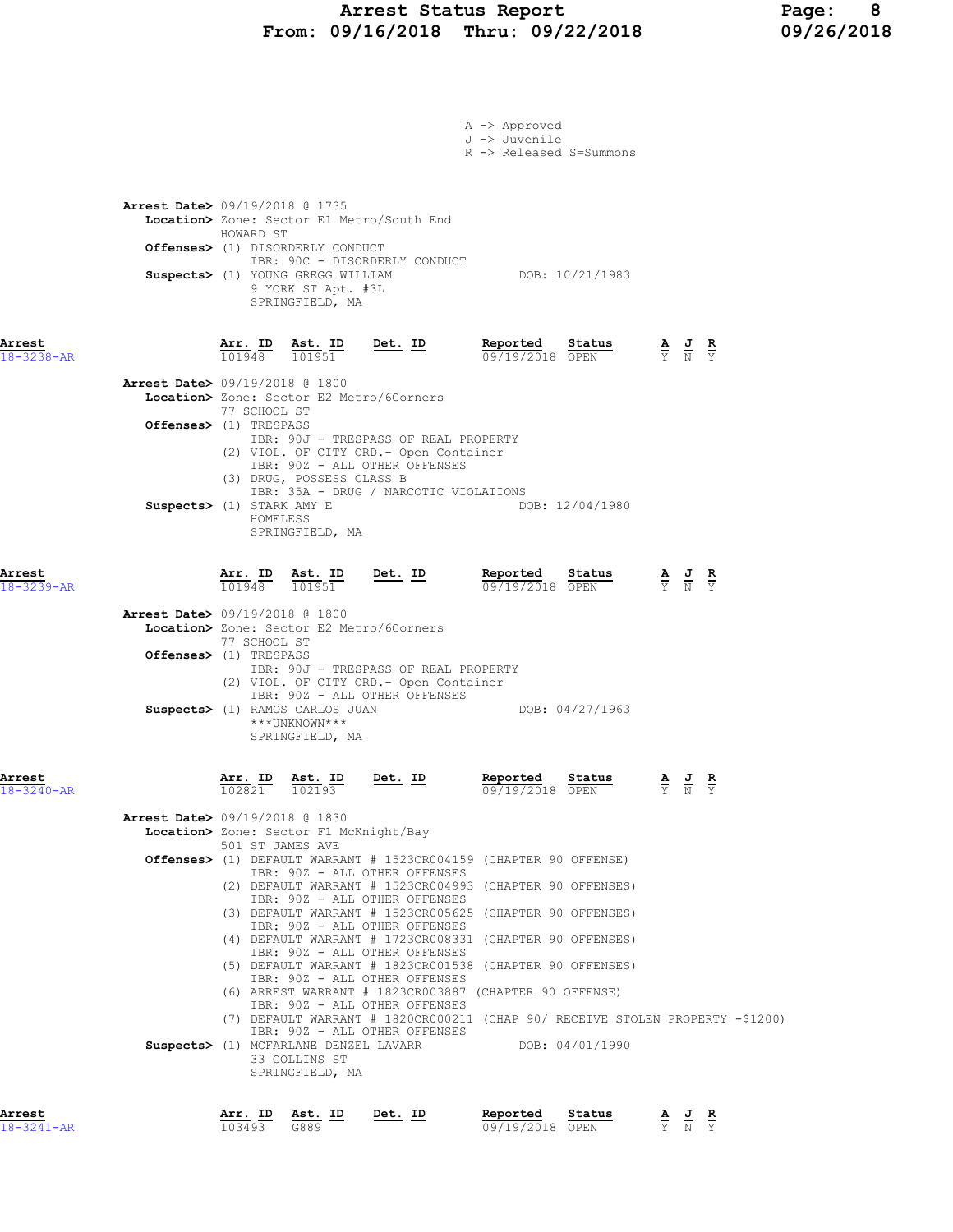### Arrest Status Report Page: 9 From: 09/16/2018 Thru: 09/22/2018 09/26/2018

|                            |                                          |                                |                                                                                                                                                                         |                                                                                                                                                 | A -> Approved<br>J -> Juvenile<br>R -> Released S=Summons |                                                                                                 |                                                                                                 |  |
|----------------------------|------------------------------------------|--------------------------------|-------------------------------------------------------------------------------------------------------------------------------------------------------------------------|-------------------------------------------------------------------------------------------------------------------------------------------------|-----------------------------------------------------------|-------------------------------------------------------------------------------------------------|-------------------------------------------------------------------------------------------------|--|
|                            | <b>Arrest Date&gt; 09/19/2018 @ 1835</b> | DWIGHT ST                      | Location> Zone: Sector A N. End/Memorial                                                                                                                                |                                                                                                                                                 |                                                           |                                                                                                 |                                                                                                 |  |
|                            |                                          |                                | Offenses> (1) ROBBERY, UNARMED<br>IBR: 120 - ROBBERY<br>Suspects> (1) RUIZ LUIS FELIPE<br>11 ORCHARD<br>SPRINGFIELD, MA 01107                                           | (2) ARREST WARRANT-1823CR5940, A/B FAMILY MEMBER<br>IBR: 90Z - ALL OTHER OFFENSES                                                               |                                                           | DOB: 09/23/1978                                                                                 |                                                                                                 |  |
| Arrest<br>$18 - 3242 - AR$ |                                          | 103493                         | Arr. ID Ast. ID Det. ID                                                                                                                                                 |                                                                                                                                                 | Reported<br>09/19/2018 OPEN                               | Status                                                                                          | $\frac{\mathbf{A}}{\mathbf{Y}}$ $\frac{\mathbf{J}}{\mathbf{N}}$ $\frac{\mathbf{R}}{\mathbf{Y}}$ |  |
|                            | <b>Arrest Date&gt;</b> 09/19/2018 @ 2224 | 2594 MAIN ST                   | Offenses> (1) A&B WITH DANGEROUS WEAPON<br>Suspects> (1) BEDFORD MICHAEL<br>46 BANCROFT ST Apt. #2FLR<br>SPRINGFIELD, MA 01109                                          | Location> Zone: Sector A N. End/Memorial<br>IBR: 13A - AGGRAVATED ASSAULT                                                                       |                                                           | DOB: 11/18/1997                                                                                 |                                                                                                 |  |
| Arrest<br>$18 - 3243 - AR$ |                                          | <u>Arr.</u> ID<br>103493       | $\frac{\text{Ast.}}{\text{G889}}$ ID                                                                                                                                    | <u>Det.</u> ID                                                                                                                                  | Reported<br>09/19/2018 OPEN                               | Status                                                                                          | $\frac{\mathbf{A}}{\mathbf{Y}}$ $\frac{\mathbf{J}}{\mathbf{N}}$ $\frac{\mathbf{R}}{\mathbf{Y}}$ |  |
|                            | <b>Arrest Date&gt;</b> 09/19/2018 @ 2220 | 2594 MAIN ST                   | Location> Zone: Sector A N. End/Memorial<br>Offenses> (1) A&B WITH DANGEROUS WEAPON<br>Suspects> (1) LYLES KAMARI-KHALIL<br>46 BANCROFT ST Apt. #2ND<br>SPRINGFIELD, MA | IBR: 13A - AGGRAVATED ASSAULT                                                                                                                   |                                                           | DOB: 09/08/1998                                                                                 |                                                                                                 |  |
| Arrest<br>$18 - 3244 - AR$ |                                          | <u>Arr. ID</u>                 | <u>Ast. ID</u><br>B <sub>218</sub>                                                                                                                                      | <u>Det. ID</u>                                                                                                                                  | Reported<br>09/20/2018 OPEN                               | Status                                                                                          | $\frac{\mathbf{A}}{\mathbf{Y}}$ $\frac{\mathbf{J}}{\mathbf{N}}$ $\frac{\mathbf{R}}{\mathbf{Y}}$ |  |
|                            | <b>Arrest Date&gt; 09/20/2018 @ 0709</b> | 208 EUCLID AVE                 | Location> Zone: Sector H1 Forest Park<br>Suspects> (1) LINARES LUIS FABIAN<br>208 EUCLID AVE<br>SPRINGFIELD, MA                                                         | Offenses> (1) FUGITIVE FROM JUSTICE ON COURT WARRANT<br>IBR: 90Z - ALL OTHER OFFENSES                                                           | DOB: 09/12/1974                                           |                                                                                                 |                                                                                                 |  |
| Arrest<br>$18 - 3246 - AR$ |                                          |                                | $\frac{\texttt{Arr.}}{\texttt{B497}}$ ID $\frac{\texttt{ Ast.}}{\texttt{B218}}$ ID Det. ID                                                                              |                                                                                                                                                 | Reported Status<br>09/20/2018 OPEN                        | $\frac{\mathbf{A}}{\mathbf{Y}}$ $\frac{\mathbf{J}}{\mathbf{N}}$ $\frac{\mathbf{R}}{\mathbf{Y}}$ |                                                                                                 |  |
|                            | <b>Arrest Date&gt; 09/20/2018 @ 1030</b> | COMMERACE HIGH<br>414 STATE ST | Suspects> (1) ABDULKADIR MOHAMED<br>330 SUMNER AVE Apt. #2FL<br>SPRINGFIELD, MA                                                                                         | Location> Zone: Sector E2 Metro/6Corners<br><b>Offenses&gt;</b> (1) DEFAULT WARRANT#1879CR00394 ASSAULT TO ROB<br>IBR: 90Z - ALL OTHER OFFENSES |                                                           | DOB: 12/12/1999                                                                                 |                                                                                                 |  |
| Arrest<br>$18 - 3248 - AR$ |                                          |                                | $\frac{\texttt{Arr. ID}}{109788}$ $\frac{\texttt{ Ast. ID}}{5698}$ Det. ID                                                                                              |                                                                                                                                                 | Reported Status<br>09/20/2018 OPEN                        |                                                                                                 | $\frac{\mathbf{A}}{\mathbf{Y}}$ $\frac{\mathbf{J}}{\mathbf{N}}$ $\frac{\mathbf{R}}{\mathbf{Y}}$ |  |
|                            | <b>Arrest Date&gt;</b> 09/20/2018 @ 1102 |                                |                                                                                                                                                                         |                                                                                                                                                 |                                                           |                                                                                                 |                                                                                                 |  |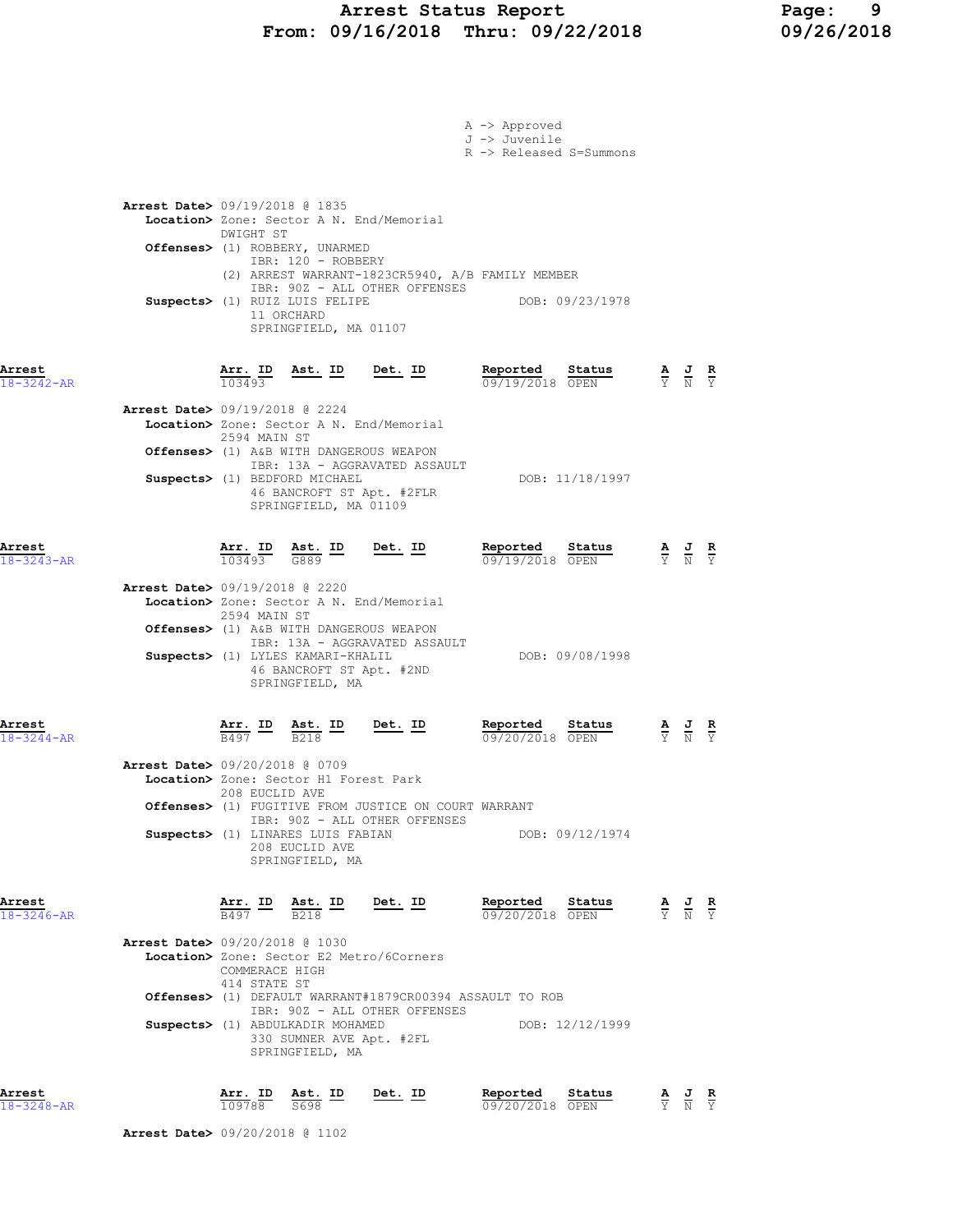### Arrest Status Report Page: 10 From: 09/16/2018 Thru: 09/22/2018 09/26/2018

|                            |                                          |                                   |                                                                                                                            |                                                                               | A -> Approved<br>J -> Juvenile<br>R -> Released S=Summons                          |                                                                                                 |                               |
|----------------------------|------------------------------------------|-----------------------------------|----------------------------------------------------------------------------------------------------------------------------|-------------------------------------------------------------------------------|------------------------------------------------------------------------------------|-------------------------------------------------------------------------------------------------|-------------------------------|
|                            |                                          | HOMELESS                          | Location> Zone: Sector H1 Forest Park<br>31 FORT PLEASANT AVE<br>Suspects> (1) FULLER CRISTAL FAY<br>SPRINGFIELD, MA 01105 | IBR: 90Z - ALL OTHER OFFENSES                                                 | Offenses> (1) DEFAULT WARRANT - DOCKET 1823CR005544<br>DOB: 03/29/1986             |                                                                                                 |                               |
| Arrest<br>$18 - 3249 - AR$ |                                          |                                   | $\frac{\texttt{Arr.}}{101948}$ $\frac{\texttt{ Ast.}}{101951}$                                                             | <u>Det. ID</u>                                                                | Reported<br><u>Status</u><br>09/20/2018 OPEN                                       | $\frac{\mathbf{A}}{\mathbf{Y}}$ $\frac{\mathbf{J}}{\mathbf{N}}$ $\frac{\mathbf{R}}{\mathbf{Y}}$ |                               |
|                            | Arrest Date> 09/20/2018 @ 1120           | 38 SCHOOL ST                      | Offenses> (1) DEFAULT WARRANT<br>(2) DEFAULT WARRANT                                                                       | Location> Zone: Sector E2 Metro/6Corners<br>IBR: 90Z - ALL OTHER OFFENSES     |                                                                                    |                                                                                                 |                               |
|                            |                                          |                                   | Suspects> (1) RIVERA HECTOR L<br>650 UNION ST Apt. #2<br>SPRINGFIELD, MA 01109                                             | IBR: 90Z - ALL OTHER OFFENSES                                                 | DOB: 11/05/1972                                                                    |                                                                                                 |                               |
| Arrest<br>$18 - 3250 - AR$ | <b>Arrest Date&gt;</b> 09/20/2018 @ 1738 | $\frac{\texttt{Arr. ID}}{109788}$ | $\frac{\text{Ast.}}{109860}$                                                                                               | $Det. ID$                                                                     | Reported<br>Status<br>09/20/2018 OPEN                                              | $\frac{\mathbf{A}}{\mathbf{Y}}$ $\frac{\mathbf{J}}{\mathbf{N}}$ $\frac{\mathbf{R}}{\mathbf{N}}$ |                               |
|                            |                                          | REAR STEPS<br>235 STATE ST        |                                                                                                                            | Location> Zone: Sector E2 Metro/6Corners                                      |                                                                                    |                                                                                                 |                               |
|                            | Offenses> (1) TRESPASS                   |                                   | (2) DRUG, POSSESS CLASS B                                                                                                  | IBR: 90J - TRESPASS OF REAL PROPERTY                                          | IBR: 35A - DRUG / NARCOTIC VIOLATIONS                                              |                                                                                                 |                               |
|                            |                                          |                                   | Suspects> (1) MELROY JESSICA L<br>43 SCHOOL ST Apt. #7<br>SPRINGFIELD, MA                                                  |                                                                               | DOB: 10/20/1975                                                                    |                                                                                                 |                               |
| Arrest<br>$18 - 3251 - AR$ |                                          | Arr. ID<br>109788                 | Ast. ID<br>109860                                                                                                          | Det. ID                                                                       | Reported<br>Status<br>09/20/2018 OPEN                                              |                                                                                                 | $rac{\mathbf{R}}{\mathbf{Y}}$ |
|                            | <b>Arrest Date&gt;</b> 09/20/2018 @ 1725 | REAR STEPS<br>235 STATE ST        |                                                                                                                            | Location> Zone: Sector E2 Metro/6Corners                                      |                                                                                    |                                                                                                 |                               |
|                            | Offenses> (1) TRESPASS                   |                                   |                                                                                                                            | IBR: 90J - TRESPASS OF REAL PROPERTY<br>(2) DRUG, POSSESS CLASS B, SUBSO.OFF. |                                                                                    |                                                                                                 |                               |
|                            |                                          |                                   | Suspects> (1) YOUNG GREGG WILLIAM<br>9 YORK ST Apt. #3L<br>SPRINGFIELD, MA                                                 |                                                                               | IBR: 35A - DRUG / NARCOTIC VIOLATIONS<br>DOB: 10/21/1983                           |                                                                                                 |                               |
| Arrest<br>$18 - 3252 - AR$ |                                          | Arr. ID<br>103436                 | <u>Ast. ID</u><br>R741                                                                                                     | <u>Det. ID</u>                                                                | Reported<br>Status<br>09/20/2018 OPEN                                              | $\frac{\mathbf{A}}{\mathbf{Y}}$ $\frac{\mathbf{J}}{\mathbf{N}}$ $\frac{\mathbf{R}}{\mathbf{Y}}$ |                               |
|                            | <b>Arrest Date&gt;</b> 09/20/2018 @ 1730 | ORANGE ST                         |                                                                                                                            | Location> Zone: Sector H2 Forest Park/EFP                                     |                                                                                    |                                                                                                 |                               |
|                            |                                          |                                   | (2) INSPECTION/STICKER, NO<br>(3) DEFAULT WARRANT                                                                          | Offenses> (1) LICENSE SUSPENDED, OP MV WITH                                   | IBR: 99 - TRAFFIC, TOWN BY-LAW OFFENSES<br>IBR: 99 - TRAFFIC, TOWN BY-LAW OFFENSES |                                                                                                 |                               |
|                            |                                          |                                   | Suspects> (1) MUNOZ HECTOR LUIS                                                                                            | IBR: 90Z - ALL OTHER OFFENSES                                                 | DOB: 01/31/1961                                                                    |                                                                                                 |                               |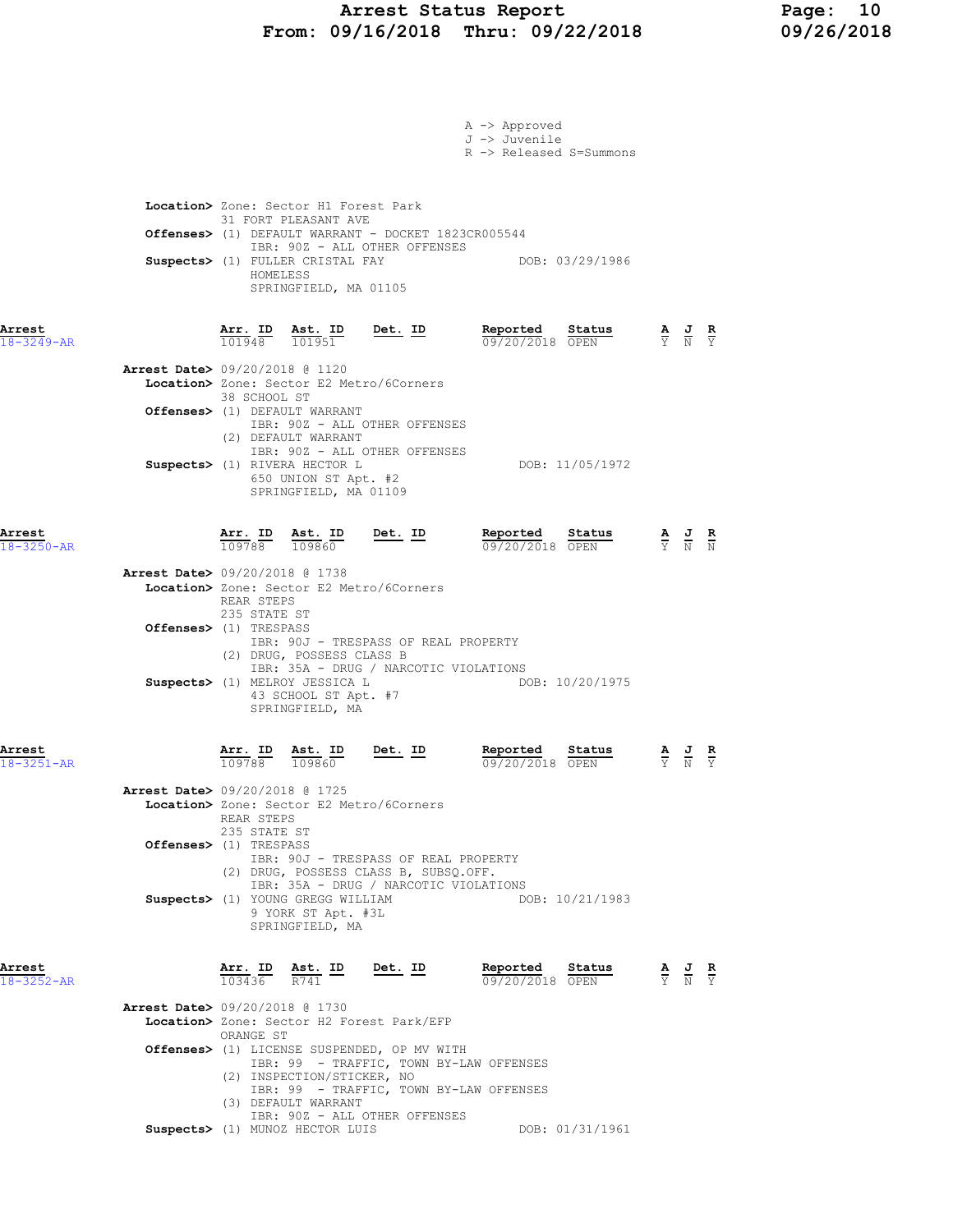## Arrest Status Report Page: 11 From: 09/16/2018 Thru: 09/22/2018

|                            |                                          |                              |                                                                              |                                                                                                                                               | A -> Approved<br>J -> Juvenile<br>R -> Released S=Summons |                 |                                                                                                 |  |
|----------------------------|------------------------------------------|------------------------------|------------------------------------------------------------------------------|-----------------------------------------------------------------------------------------------------------------------------------------------|-----------------------------------------------------------|-----------------|-------------------------------------------------------------------------------------------------|--|
|                            |                                          |                              | 10 FARRAR<br>LYNN, MA 01902                                                  |                                                                                                                                               |                                                           |                 |                                                                                                 |  |
| Arrest<br>$18 - 3253 - AR$ |                                          |                              | $\frac{\texttt{Arr. ID}}{109860}$ $\frac{\texttt{ Ast. ID}}{111442}$ Det. ID |                                                                                                                                               | Reported Status<br>09/20/2018 OPEN                        |                 | $\frac{\mathbf{A}}{\mathbf{Y}}$ $\frac{\mathbf{J}}{\mathbf{N}}$ $\frac{\mathbf{R}}{\mathbf{Y}}$ |  |
|                            | Arrest Date> 09/20/2018 @ 1922           | 87 KENYON ST                 | Location> Zone: Sector F1 McKnight/Bay                                       |                                                                                                                                               |                                                           |                 |                                                                                                 |  |
|                            |                                          |                              | (3) DRUG, POSSESS CLASS B                                                    | Offenses> (1) DEFAULT WARRANT 1643CR00216<br>IBR: 90Z - ALL OTHER OFFENSES<br>(2) ARREST WARRANT 1843CR00082<br>IBR: 90Z - ALL OTHER OFFENSES |                                                           |                 |                                                                                                 |  |
|                            |                                          |                              | Suspects> (1) VONBERG HEIDI L<br>40 ABBY ST<br>CHICOPEE, MA 01013            | IBR: 35A - DRUG / NARCOTIC VIOLATIONS                                                                                                         |                                                           | DOB: 04/19/1981 |                                                                                                 |  |
| Arrest<br>$18 - 3254 - AR$ |                                          | $\frac{\text{Arr.}}{107940}$ | <u>Ast. ID</u><br>111388                                                     | Det. ID                                                                                                                                       | Reported<br>09/20/2018 OPEN                               | Status          | $\frac{\mathbf{A}}{\mathbf{Y}}$ $\frac{\mathbf{J}}{\mathbf{N}}$ $\frac{\mathbf{R}}{\mathbf{N}}$ |  |
|                            | <b>Arrest Date&gt;</b> 09/20/2018 @ 1921 | 87 KENYON ST                 | Location> Zone: Sector F1 McKnight/Bay                                       |                                                                                                                                               |                                                           |                 |                                                                                                 |  |
|                            |                                          |                              | (2) RESIST ARREST<br>(3) DRUG, POSSESS CLASS B                               | Offenses> (1) ARREST WARRANT 1623CR000385<br>IBR: 90Z - ALL OTHER OFFENSES<br>IBR: 13B - SIMPLE ASSAULT                                       |                                                           |                 |                                                                                                 |  |
|                            |                                          |                              | Suspects> (1) HUMPHRIES LEVI<br>84 TEMPLE ST<br>SPRINGFIELD, MA              | IBR: 35A - DRUG / NARCOTIC VIOLATIONS                                                                                                         |                                                           | DOB: 08/22/1970 |                                                                                                 |  |
| Arrest<br>$18 - 3256 - AR$ |                                          | 101948                       | Arr. ID Ast. ID<br>101951                                                    | $Det. ID$                                                                                                                                     | Reported<br>09/20/2018 OPEN                               | Status          | $\frac{\mathbf{A}}{\mathbf{Y}}$ $\frac{\mathbf{J}}{\mathbf{N}}$ $\frac{\mathbf{R}}{\mathbf{Y}}$ |  |
|                            | <b>Arrest Date&gt; 09/20/2018 @ 2045</b> | 38 SCHOOL ST                 | Offenses> (1) DEFAULT WARRANT                                                | Location> Zone: Sector E2 Metro/6Corners                                                                                                      |                                                           |                 |                                                                                                 |  |
|                            |                                          |                              | ***UNKNOWN***<br>SPRINGFIELD, MA                                             | IBR: 90Z - ALL OTHER OFFENSES<br>Suspects> (1) RIVERA-VASQUEZ RAFAEL JOSE                                                                     |                                                           | DOB: 10/02/1988 |                                                                                                 |  |
| Arrest<br>$18 - 3257 - AR$ |                                          | 107940                       | Arr. ID Ast. ID<br>111388                                                    | <u>Det. ID</u>                                                                                                                                | Reported<br>09/20/2018 OPEN                               | <u>Status</u>   | $\frac{\mathbf{A}}{\mathbf{Y}}$ $\frac{\mathbf{J}}{\mathbf{N}}$ $\frac{\mathbf{R}}{\mathbf{Y}}$ |  |
|                            | Arrest Date> 09/20/2018 @ 2223           | WILBRAHAM RD                 |                                                                              | Location> Zone: Sector F2 Old&Upper Hill<br>Offenses> (1) DEFAULT WARRANT 1623CR008939                                                        |                                                           |                 |                                                                                                 |  |
|                            | Suspects> (1) BENITEZ DAVID              |                              | 35 MIDDLESEX ST<br>SPRINGFIELD, MA                                           | IBR: 90Z - ALL OTHER OFFENSES                                                                                                                 |                                                           | DOB: 12/19/1969 |                                                                                                 |  |
|                            |                                          |                              |                                                                              |                                                                                                                                               |                                                           |                 |                                                                                                 |  |

Arrest Arr. ID Ast. ID Det. ID Reported Status A J R 18-3258-AR 102820 09/20/2018 OPEN Y N N

> Arrest Date> 09/20/2018 @ 2235 Location> Zone: Sector I2 16Acr/Outer Bel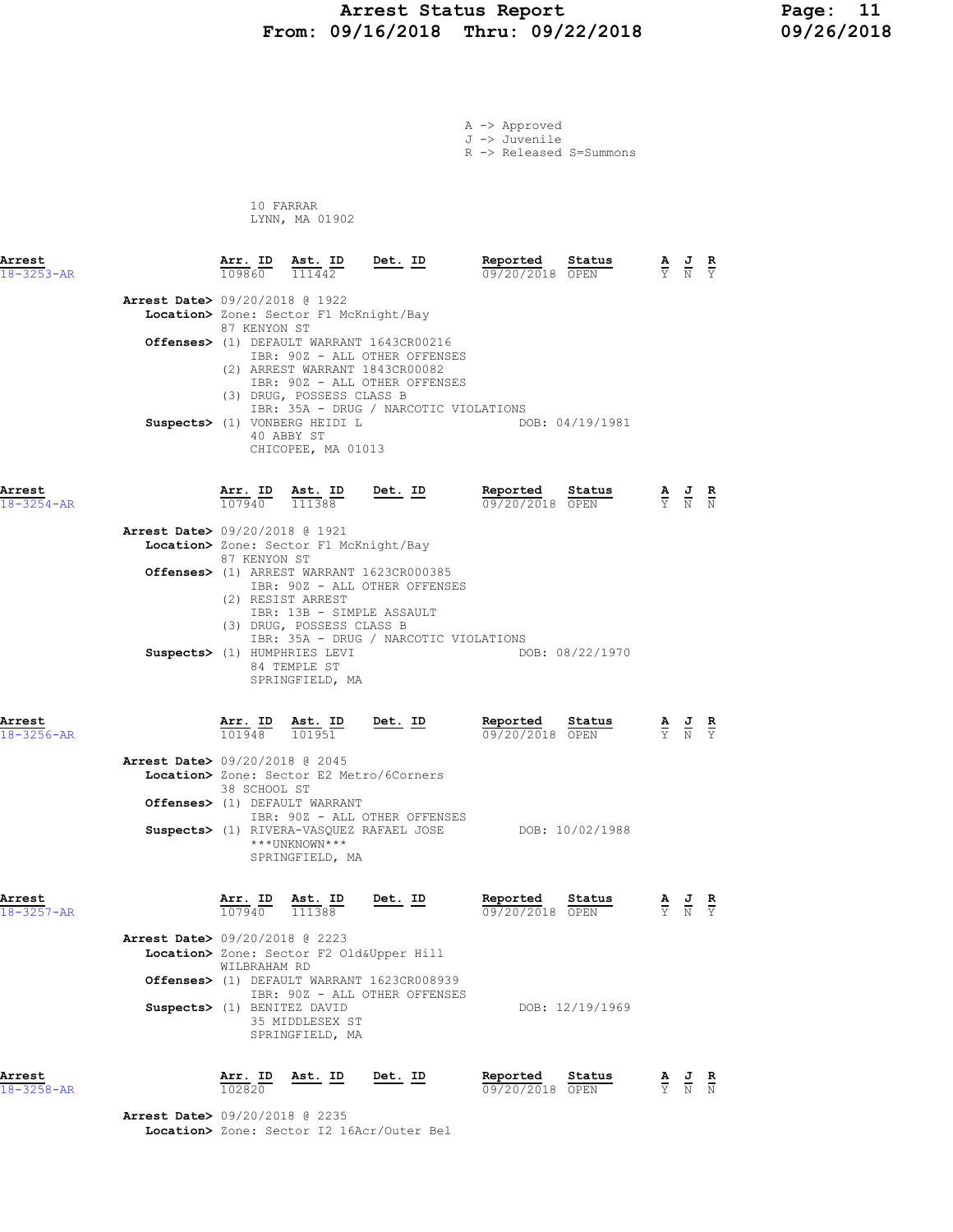### Arrest Status Report Page: 12 From: 09/16/2018 Thru: 09/22/2018 09/26/2018

|                            | A -> Approved<br>J -> Juvenile<br>R -> Released S=Summons                                                                                                                                                                                                                                                                                                                                                                                                    |                                                                                                 |  |
|----------------------------|--------------------------------------------------------------------------------------------------------------------------------------------------------------------------------------------------------------------------------------------------------------------------------------------------------------------------------------------------------------------------------------------------------------------------------------------------------------|-------------------------------------------------------------------------------------------------|--|
|                            | JOAN ST<br>Offenses> (1) ASSAULT W/DANGEROUS WEAPON<br>IBR: 90Z - ALL OTHER OFFENSES<br>Suspects> (1) RIVERA CHRISTOPHER LEE-JAMES DOB: 03/09/1996<br>MAIN ST<br>SPRINGFIELD, MA                                                                                                                                                                                                                                                                             |                                                                                                 |  |
| Arrest<br>$18 - 3259 - AR$ | <u>Det. ID</u><br>Reported<br><u>Arr.</u> ID<br>$\frac{\text{Ast. ID}}{107751}$<br>Status<br>108864<br>09/21/2018 OPEN<br><b>Arrest Date&gt;</b> 09/21/2018 @ 0027<br>Location> Zone: Sector F2 Old&Upper Hill<br>LEBANON ST<br>Offenses> (1) LARCENY FROM PERSON                                                                                                                                                                                            | $\frac{\mathbf{A}}{\mathbf{Y}}$ $\frac{\mathbf{J}}{\mathbf{N}}$ $\frac{\mathbf{R}}{\mathbf{N}}$ |  |
|                            | IBR: 23A - POCKET-PICKING<br>Suspects> (1) FONVILLE CHRISTOPHER KOI<br>DOB: 04/25/1991<br>53 RINGGOLD ST<br>SPRINGFIELD, MA                                                                                                                                                                                                                                                                                                                                  |                                                                                                 |  |
| Arrest<br>$18 - 3260 - AR$ | $\underbrace{\text{Ast.}}$ ID Det. ID<br>$\frac{\texttt{Arr.}}{111413}$<br>103496<br><b>Arrest Date&gt;</b> 09/21/2018 @ 0105<br>Location> Zone: Sector E1 Metro/South End<br>BRIDGE ST<br><b>Offenses&gt;</b> (1) B&E VEHICLE/BOAT NIGHTTIME FOR FELONY                                                                                                                                                                                                     | $\frac{\mathbf{A}}{\mathbf{Y}}$ $\frac{\mathbf{J}}{\mathbf{N}}$ $\frac{\mathbf{R}}{\mathbf{Y}}$ |  |
|                            | IBR: 23F - THEFT FROM MOTOR VEHICLE<br>(2) B&E VEHICLE/BOAT NIGHTTIME FOR FELONY<br>IBR: 23F - THEFT FROM MOTOR VEHICLE<br>(3) RECEIVE STOLEN PROPERTY -\$1200, SUBSQ.OFF<br>IBR: 280 - STOLEN PROPERTY OFFENSES<br>(4) DANGEROUS WEAPON, CARRY<br>IBR: 520 - WEAPON LAW VIOLATIONS<br>(5) BURGLARIOUS INSTRUMENT, POSSESS<br>IBR: 90Z - ALL OTHER OFFENSES<br>DOB: 05/10/1995<br>Suspects> (1) MERCADO CRISTIAN<br>4 NIAGARA ST Apt. #1B<br>SPRINGFIELD, MA |                                                                                                 |  |
| Arrest<br>18-3261-AR       | Reported<br>Arr. ID<br>Ast. ID<br>Det. ID<br>Status<br>108864 107751<br>09/21/2018 OPEN<br>Arrest Date> 09/21/2018 @ 0235<br>Location> Zone: Sector F1 McKnight/Bay<br>CVS PHARMACY SPRINGFIELD PHOTO LAB                                                                                                                                                                                                                                                    | $\frac{\mathbf{A}}{\mathbf{Y}}$ $\frac{\mathbf{J}}{\mathbf{N}}$ $\frac{\mathbf{R}}{\mathbf{Y}}$ |  |
|                            | 600 STATE ST<br>Offenses> (1) TRESPASS<br>IBR: 90J - TRESPASS OF REAL PROPERTY<br>(2) SHOPLIFTING BY ASPORTATION<br>IBR: 23C - SHOPLIFTING<br>Suspects> (1) PAOLERCIO ALFONSO<br>DOB: 06/16/1989<br>85 WESTMINSTER ST<br>SPRINGFIELD, MA                                                                                                                                                                                                                     |                                                                                                 |  |
| Arrest<br>$18 - 3262 - AR$ | Arr. ID Ast. ID<br>$Det. ID$<br>Reported Status<br>$\overline{111530}$ $\overline{107873}$<br>09/21/2018 OPEN                                                                                                                                                                                                                                                                                                                                                | $\frac{\mathbf{A}}{\mathbf{Y}}$ $\frac{\mathbf{J}}{\mathbf{N}}$ $\frac{\mathbf{R}}{\mathbf{Y}}$ |  |
|                            | <b>Arrest Date&gt; 09/21/2018 @ 0302</b><br>Location> Zone: Sector H1 Forest Park<br>77 FORT PLEASANT AVE<br>Offenses> (1) ARREST WARRANT: 1823CR004119<br>IBR: 90Z - ALL OTHER OFFENSES<br>Suspects> (1) CHASSE HAYDEN BERNARD<br>DOB: 08/19/1963<br>5 FOREST PARK AVE Apt. #3<br>SPRINGFIELD, MA                                                                                                                                                           |                                                                                                 |  |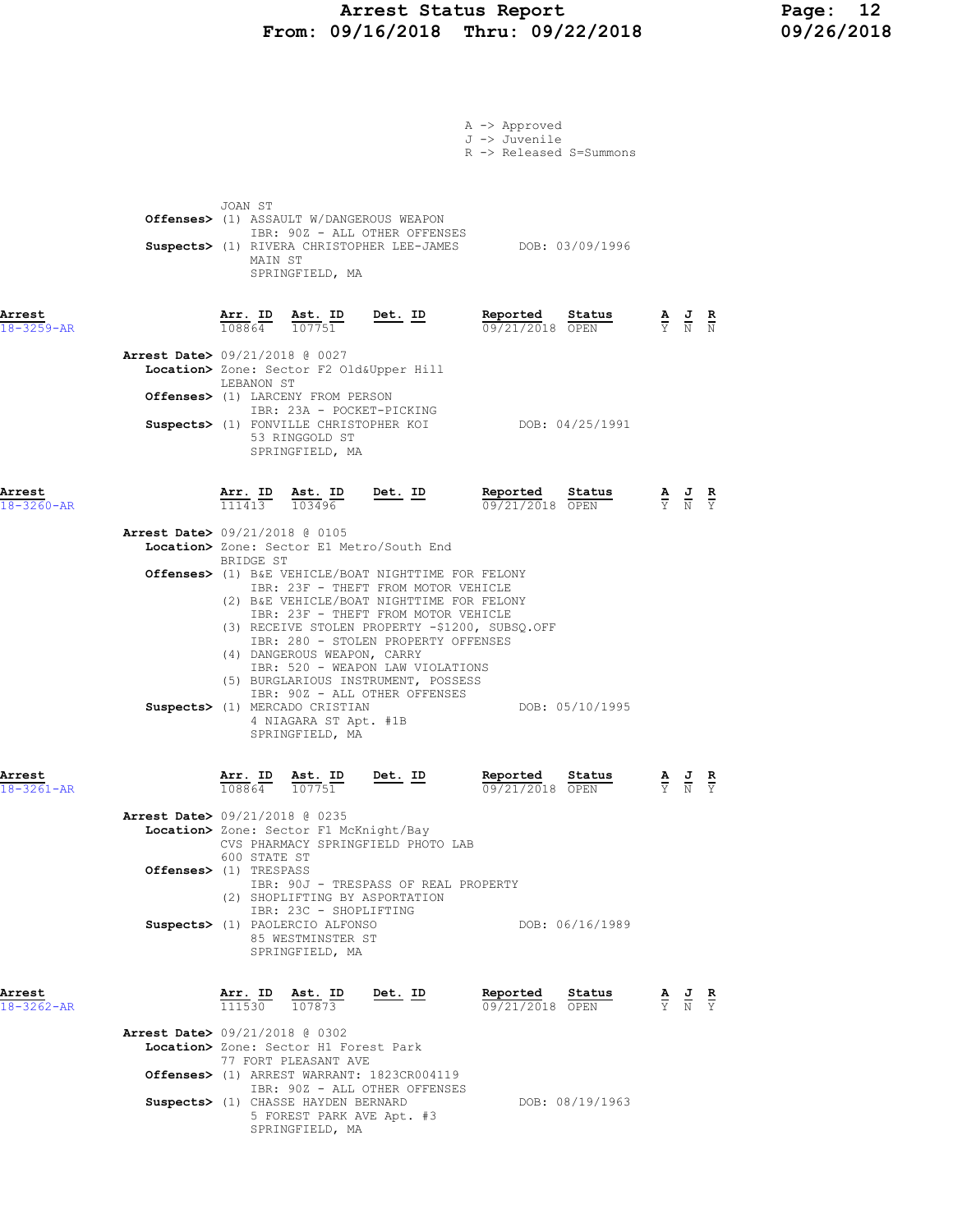#### Arrest Status Report 13<br>19/16/2018 Thru: 09/22/2018 199/26/2018 From: 09/16/2018 Thru: 09/22/2018

A -> Approved J -> Juvenile

R -> Released S=Summons

| Arrest<br>$18 - 3263 - AR$ |                                          | Arr. ID<br>B979                   | $\frac{\text{Ast. ID}}{\text{max}}$<br>R741                                               | Det. ID                                                                        | Reported<br>09/21/2018 OPEN                            | Status          | $\frac{\mathbf{A}}{\mathbf{Y}}$ $\frac{\mathbf{J}}{\mathbf{N}}$ $\frac{\mathbf{R}}{\mathbf{Y}}$ |                               |
|----------------------------|------------------------------------------|-----------------------------------|-------------------------------------------------------------------------------------------|--------------------------------------------------------------------------------|--------------------------------------------------------|-----------------|-------------------------------------------------------------------------------------------------|-------------------------------|
|                            | Arrest Date> 09/21/2018 @ 1225           | SCHOOL ST                         |                                                                                           | Location> Zone: Sector E2 Metro/6Corners                                       |                                                        |                 |                                                                                                 |                               |
|                            |                                          |                                   | Offenses> (1) DRUG, POSSESS CLASS B<br>79 BUCKINGHAM ST                                   | IBR: 35A - DRUG / NARCOTIC VIOLATIONS                                          | Suspects> (1) BRACAMONTE FERNANDO E JR DOB: 05/07/1962 |                 |                                                                                                 |                               |
|                            |                                          |                                   | SPRINGFIELD, MA                                                                           |                                                                                |                                                        |                 |                                                                                                 |                               |
| Arrest<br>$18 - 3264 - AR$ |                                          | Arr. ID<br>B979                   | $\frac{\text{Ast. ID}}{\text{Cet al}}$<br>M571                                            | $Det. ID$                                                                      | Reported<br>09/21/2018 OPEN                            | Status          | $\frac{\mathbf{A}}{\mathbf{Y}}$ $\frac{\mathbf{J}}{\mathbf{N}}$ $\frac{\mathbf{R}}{\mathbf{Y}}$ |                               |
|                            | <b>Arrest Date&gt;</b> 09/21/2018 @ 1225 | SCHOOL ST                         |                                                                                           | Location> Zone: Sector E2 Metro/6Corners                                       |                                                        |                 |                                                                                                 |                               |
|                            |                                          |                                   | Offenses> (1) DRUG, DISTRIBUTE CLASS B<br>(2) DRUG, DISTRIBUTE CLASS B                    | IBR: 35A - DRUG / NARCOTIC VIOLATIONS<br>IBR: 35A - DRUG / NARCOTIC VIOLATIONS |                                                        |                 |                                                                                                 |                               |
|                            | Suspects> (1) CRUZ JOSE F                |                                   | 140 CHESTNUT ST Apt. #501<br>SPRINGFIELD, MA                                              |                                                                                |                                                        | DOB: 12/16/1969 |                                                                                                 |                               |
| Arrest<br>$18 - 3265 - AR$ |                                          | $\frac{\texttt{Arr. ID}}{102821}$ | $\frac{\texttt{Ast.}}{108853}$                                                            | Det. ID                                                                        | Reported<br>09/21/2018 OPEN                            | Status          | $\frac{\mathbf{A}}{\mathbf{Y}}$ $\frac{\mathbf{J}}{\mathbf{N}}$                                 | $\frac{\mathbf{R}}{\rm N}$    |
|                            | <b>Arrest Date&gt;</b> 09/21/2018 @ 1344 | 33 OAK ST                         | DUNBAR COMMUNITY CENTER                                                                   | Location> Zone: Sector F2 Old&Upper Hill                                       |                                                        |                 |                                                                                                 |                               |
|                            |                                          |                                   | Offenses> (1) DRUG, DISTRIBUTE CLASS A<br>Suspects> (1) LAMOUREAX LUCAS<br>506 E STATE ST | IBR: 35A - DRUG / NARCOTIC VIOLATIONS                                          |                                                        | DOB: 10/15/1991 |                                                                                                 |                               |
| Arrest<br>$18 - 3266 - AR$ |                                          | Arr. ID<br>102821                 | GRANBY, MA<br>Ast. ID<br>T736                                                             | Det. ID                                                                        | Reported<br>09/21/2018 OPEN                            | Status          | $\frac{\mathbf{A}}{\mathbf{Y}}$ $\frac{\mathbf{J}}{\mathbf{N}}$                                 | $\frac{R}{N}$                 |
|                            | <b>Arrest Date&gt;</b> 09/21/2018 @ 1339 | SHERMAN ST                        | Location> Zone: Sector F1 McKnight/Bay                                                    |                                                                                |                                                        |                 |                                                                                                 |                               |
|                            | Suspects> (1) BOOTH KRISTEN              |                                   | Offenses> (1) DRUG, POSSESS CLASS A                                                       | IBR: 35A - DRUG / NARCOTIC VIOLATIONS                                          |                                                        | DOB: 06/13/1989 |                                                                                                 |                               |
|                            |                                          |                                   | 67 DRESSEL AVE<br>BELCHERTOWN, MA 01007                                                   |                                                                                |                                                        |                 |                                                                                                 |                               |
| Arrest<br>$18 - 3269 - AR$ |                                          | Arr. ID<br>106655                 | Ast. ID                                                                                   | Det. ID                                                                        | Reported<br>09/21/2018 OPEN                            | Status          | $\frac{\mathbf{A}}{\mathrm{Y}}$ $\frac{\mathbf{J}}{\mathrm{N}}$                                 | $\frac{\mathbf{R}}{\Upsilon}$ |
|                            | <b>Arrest Date&gt;</b> 09/21/2018 @ 1616 | 1722 BOSTON RD                    | UNO RESTAURANT & BAR #2                                                                   | Location> Zone: Sector G2 P.P./Boston Rd.                                      |                                                        |                 |                                                                                                 |                               |
|                            |                                          |                                   | Offenses> (1) DEFAULT WARRANT                                                             |                                                                                |                                                        |                 |                                                                                                 |                               |

IBR: 90Z - ALL OTHER OFFENSES

WEST BOYLSTON, MA 01583

Suspects> (1) CREELMAN JONMICHAEL DOB: 02/21/1985 38 SHRINE AVE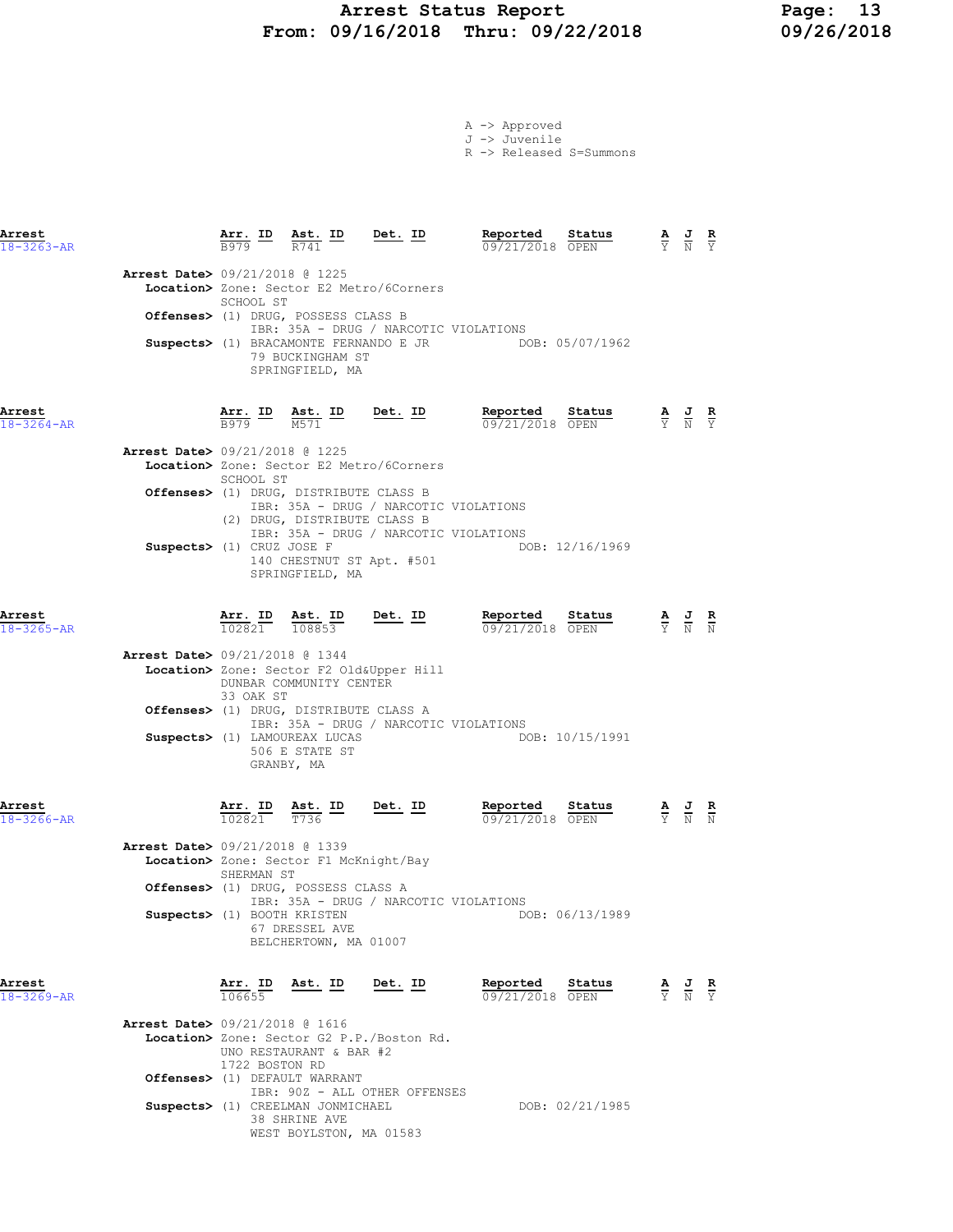# Arrest Status Report Page: 14<br>19/16/2018 Thru: 09/22/2018 09/26/2018 From: 09/16/2018 Thru: 09/22/2018

|  | $A \rightarrow$ Approved |                         |
|--|--------------------------|-------------------------|
|  | J -> Juvenile            |                         |
|  |                          | R -> Released S=Summons |

| Arrest<br>18-3272-AR       |                                                                          | $\frac{\texttt{Arr.}}{100135}$ | $rac{\text{Ast. ID}}{106661}$ Det. ID                                            |                                                                                                                                                                                                                                                                    | Reported<br>09/21/2018 OPEN                                                                                                                                                             | Status          | $\frac{\mathbf{A}}{\mathbf{Y}}$ $\frac{\mathbf{J}}{\mathbf{N}}$ |                                                                                                 | $rac{\mathbf{R}}{\mathbf{Y}}$ |
|----------------------------|--------------------------------------------------------------------------|--------------------------------|----------------------------------------------------------------------------------|--------------------------------------------------------------------------------------------------------------------------------------------------------------------------------------------------------------------------------------------------------------------|-----------------------------------------------------------------------------------------------------------------------------------------------------------------------------------------|-----------------|-----------------------------------------------------------------|-------------------------------------------------------------------------------------------------|-------------------------------|
|                            | Arrest Date> 09/21/2018 @ 1723                                           |                                | 20 NARRAGANSETT ST<br>(4) COUNTERFEIT NOTE, POSSESS                              | Location> Zone: Sector B1 Liberty Heights<br>IBR: 90Z - ALL OTHER OFFENSES<br>IBR: 90Z - ALL OTHER OFFENSES<br>(3) DEFAULT WARRANT (DOCKET# 1823CR001680)<br>IBR: 90Z - ALL OTHER OFFENSES                                                                         | Offenses> (1) DEFAULT WARRANT (DOCKET# 1823CR001541) DISTRIBUTE CLASS A<br>(2) DEFAULT WARRANT (DOCKET# 1623CR005831) DIST CLASS A                                                      |                 |                                                                 |                                                                                                 |                               |
|                            |                                                                          |                                | (5) DRUG, POSSESS CLASS A<br>Suspects> (1) RIVERA JUSTIN LUIS<br>SPRINGFIELD, MA | IBR: 250 - COUNTERFEITING / FORGERY<br>IBR: 35A - DRUG / NARCOTIC VIOLATIONS<br>20 NARRAGANSETT ST Apt. #2ND                                                                                                                                                       |                                                                                                                                                                                         | DOB: 04/28/1992 |                                                                 |                                                                                                 |                               |
| Arrest<br>18-3274-AR       |                                                                          | Arr. ID<br>106662              | $\frac{\texttt{Ast.}}{\text{A919}}$ ID                                           | <u>Det. ID</u>                                                                                                                                                                                                                                                     | Reported Status<br>09/21/2018 OPEN                                                                                                                                                      |                 | $\frac{A}{Y}$ $\frac{C}{N}$                                     |                                                                                                 |                               |
|                            | Arrest Date> 09/21/2018 @ 1800                                           | REAR<br>77 WASHBURN ST         | Location> Zone: Sector A N. End/Memorial                                         |                                                                                                                                                                                                                                                                    |                                                                                                                                                                                         |                 |                                                                 |                                                                                                 |                               |
|                            |                                                                          |                                | Suspects> (1) COLON LUCIANO NMN<br>97 COMMONWEALTH AVE<br>SPRINGFIELD, MA 01108  | Offenses> (1) DRUG, DISTRIBUTE CLASS A, SUBSQ.OFF.<br>IBR: 35A - DRUG / NARCOTIC VIOLATIONS<br>(2) DRUG, DISTRIBUTE CLASS B, SUBSQ.OFF.<br>IBR: 35A - DRUG / NARCOTIC VIOLATIONS<br>IBR: 35A - DRUG / NARCOTIC VIOLATIONS<br>IBR: 35A - DRUG / NARCOTIC VIOLATIONS | (3) DRUG, POSSESS TO DISTRIB CLASS A, SUBSO.<br>(4) DRUG, POSSESS TO DISTRIB CLASS B, SUBSQ.<br>(5) LICENSE SUSPENDED, OP MV WITH, SUBSQ.OFF<br>IBR: 99 - TRAFFIC, TOWN BY-LAW OFFENSES | DOB: 01/17/1971 |                                                                 |                                                                                                 |                               |
| Arrest<br>18-3275-AR       |                                                                          | Arr. ID<br>106662              | Ast. ID<br>$\frac{\text{Ast.}}{\text{A919}}$<br>A919                             | <u>Det. ID</u>                                                                                                                                                                                                                                                     | Reported<br>09/21/2018 OPEN                                                                                                                                                             | Status          |                                                                 |                                                                                                 |                               |
|                            | <b>Arrest Date&gt;</b> 09/21/2018 @ 1800                                 | REAR<br>77 WEST ST             | Location> Zone: Sector A N. End/Memorial                                         |                                                                                                                                                                                                                                                                    |                                                                                                                                                                                         |                 |                                                                 |                                                                                                 |                               |
|                            |                                                                          |                                | Offenses> (1) DRUG, POSSESS CLASS A<br>(2) DRUG, POSSESS CLASS B                 | IBR: 35A - DRUG / NARCOTIC VIOLATIONS<br>IBR: 35A - DRUG / NARCOTIC VIOLATIONS                                                                                                                                                                                     |                                                                                                                                                                                         |                 |                                                                 |                                                                                                 |                               |
|                            |                                                                          |                                | Suspects> (1) RODRIGUEZ CHRISTOPHER<br>101 EASTERN AVE<br>SPRINGFIELD, MA 01109  |                                                                                                                                                                                                                                                                    |                                                                                                                                                                                         | DOB: 09/23/1969 |                                                                 |                                                                                                 |                               |
| Arrest<br>$18 - 3276 - AR$ |                                                                          | 111525 108853                  | Arr. ID Ast. ID                                                                  | Det. ID                                                                                                                                                                                                                                                            | Reported<br>09/21/2018 OPEN                                                                                                                                                             | Status          |                                                                 | $\frac{\mathbf{A}}{\mathbf{Y}}$ $\frac{\mathbf{J}}{\mathbf{N}}$ $\frac{\mathbf{R}}{\mathbf{N}}$ |                               |
|                            | <b>Arrest Date&gt; 09/21/2018 @ 1933</b><br>Offenses> (1) ARREST WARRANT | 1163 WILBRAHAM RD              | Location> Zone: Sector F2 Old&Upper Hill                                         |                                                                                                                                                                                                                                                                    |                                                                                                                                                                                         |                 |                                                                 |                                                                                                 |                               |
|                            |                                                                          |                                |                                                                                  | IBR: 90Z - ALL OTHER OFFENSES                                                                                                                                                                                                                                      |                                                                                                                                                                                         |                 |                                                                 |                                                                                                 |                               |

 $\texttt{Suppects>}$  (1) AUBERT SEAN DOB: 11/16/1988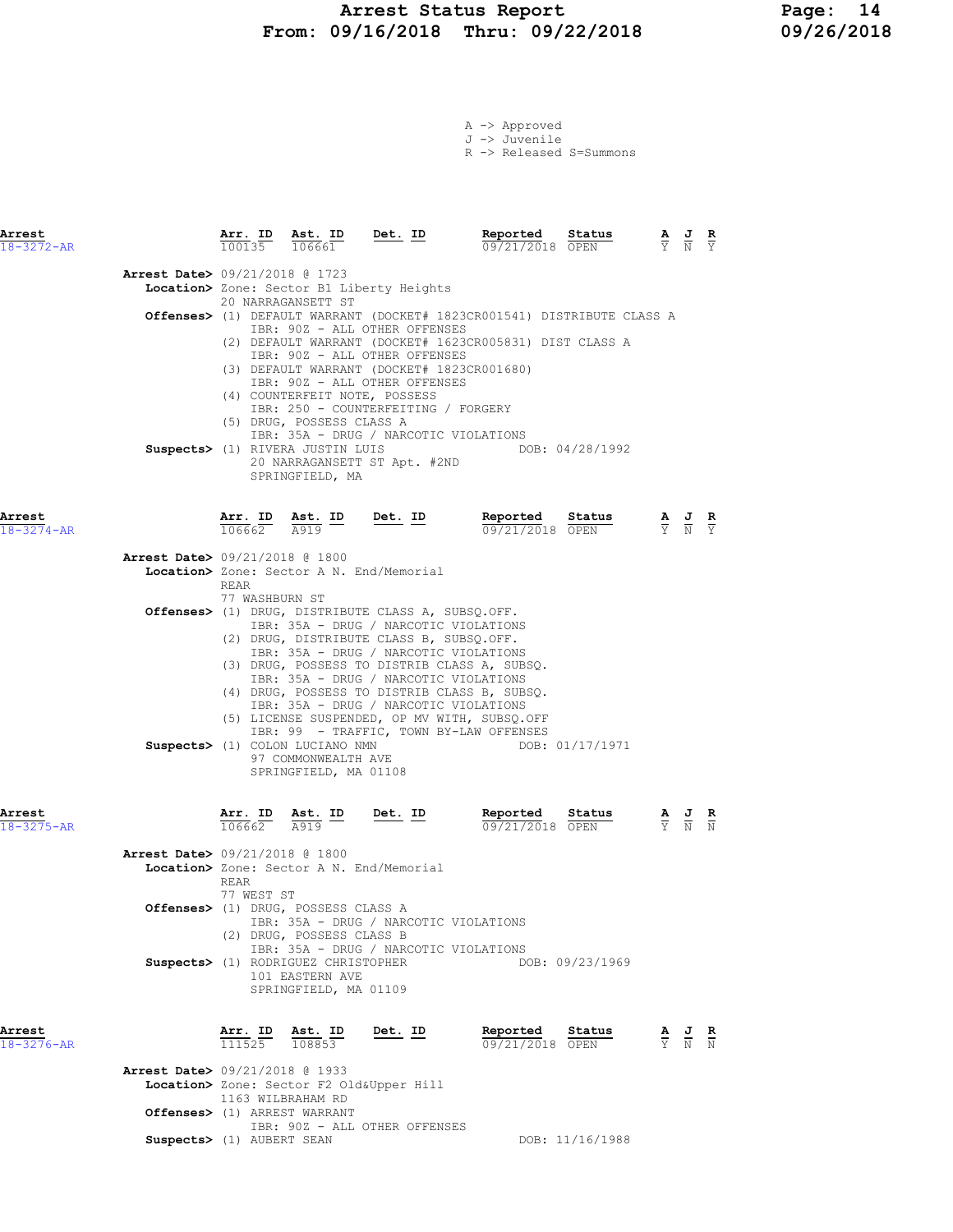### Arrest Status Report Page: 15 From: 09/16/2018 Thru: 09/22/2018 09/26/2018

A -> Approved

J -> Juvenile

R -> Released S=Summons

 17 GREENFIELD ST HARTFORD, CT

| Arrest<br>$18 - 3277 - AR$ |                                          | Arr. ID<br>100135                    | $\frac{\text{Ast.}}{\text{max}}$<br>T736                                                                        | <u>Det. ID</u>                                                 | Reported<br>09/21/2018 OPEN | Status          | A                                                                                               | $\frac{J}{N}$                                                                                         | $\frac{R}{N}$ |
|----------------------------|------------------------------------------|--------------------------------------|-----------------------------------------------------------------------------------------------------------------|----------------------------------------------------------------|-----------------------------|-----------------|-------------------------------------------------------------------------------------------------|-------------------------------------------------------------------------------------------------------|---------------|
|                            | <b>Arrest Date&gt; 09/21/2018 @ 2045</b> | FAMILY DOLLAR<br>2594 MAIN ST        |                                                                                                                 | Location> Zone: Sector A N. End/Memorial                       |                             |                 |                                                                                                 |                                                                                                       |               |
|                            |                                          |                                      | IBR: 23C - SHOPLIFTING                                                                                          | Offenses> (1) SHOPLIFTING BY ASPORTATION                       |                             |                 |                                                                                                 |                                                                                                       |               |
|                            | Suspects> (1) BRENNAN JOHN               |                                      | 2702 MAIN ST Apt. #5FL<br>SPRINGFIELD, MA                                                                       |                                                                |                             | DOB: 05/13/1989 |                                                                                                 |                                                                                                       |               |
| Arrest<br>$18 - 3279 - AR$ |                                          |                                      | $\frac{\text{Arr. ID}}{111525}$ $\frac{\text{Ast. ID}}{108853}$ $\frac{\text{Det. ID}}{20853}$                  |                                                                | Reported<br>09/21/2018 OPEN | Status          | $\frac{\mathbf{A}}{\mathbf{Y}}$ $\frac{\mathbf{J}}{\mathbf{N}}$ $\frac{\mathbf{R}}{\mathbf{Y}}$ |                                                                                                       |               |
|                            | <b>Arrest Date&gt;</b> 09/21/2018 @ 2254 |                                      |                                                                                                                 |                                                                |                             |                 |                                                                                                 |                                                                                                       |               |
|                            |                                          | 65 OAK GROVE AVE                     | Location> Zone: Sector F1 McKnight/Bay                                                                          |                                                                |                             |                 |                                                                                                 |                                                                                                       |               |
|                            |                                          |                                      | Offenses> (1) ARREST WARRANT<br>(2) ARREST WARRANT<br>(3) ARREST WARRANT                                        | IBR: 90Z - ALL OTHER OFFENSES<br>IBR: 90Z - ALL OTHER OFFENSES |                             |                 |                                                                                                 |                                                                                                       |               |
|                            |                                          |                                      | Suspects> (1) EDWARDS ANTHONY MCKENNIZE<br>51 FORT PLEASANT AVE<br>SPRINGFIELD, MA 01105                        | IBR: 90Z - ALL OTHER OFFENSES                                  | DOB: 07/14/1993             |                 |                                                                                                 |                                                                                                       |               |
| Arrest<br>18-3280-AR       |                                          | Arr. ID<br>100652                    | Ast. ID<br>102820                                                                                               | Det. ID                                                        | Reported<br>09/21/2018 OPEN | Status          |                                                                                                 | $\frac{\mathbf{A}}{\overline{Y}}$ $\frac{\mathbf{J}}{\overline{N}}$ $\frac{\mathbf{R}}{\overline{Y}}$ |               |
|                            | <b>Arrest Date&gt; 09/21/2018 @ 2300</b> | 56 JAMES ST                          |                                                                                                                 | Location> Zone: Sector E2 Metro/6Corners                       |                             |                 |                                                                                                 |                                                                                                       |               |
|                            |                                          |                                      | Offenses> (1) DISORDERLY CONDUCT<br>(2) RESIST ARREST<br>IBR: 13B - SIMPLE ASSAULT<br>(3) A&B ON POLICE OFFICER | IBR: 90C - DISORDERLY CONDUCT                                  |                             |                 |                                                                                                 |                                                                                                       |               |
|                            |                                          |                                      | IBR: 13B - SIMPLE ASSAULT<br>Suspects> (1) COOPER-GRIFFITH FARAAH<br>169 ESSEX IO ST<br>SPRINGFIELD, MA         |                                                                |                             | DOB: 05/12/1998 |                                                                                                 |                                                                                                       |               |
| Arrest<br>18-3281-AR       |                                          | <u>Arr. ID</u><br>$\frac{111418}{x}$ | $\frac{\text{Ast.}}{\text{M122}}$ $\frac{\text{ID}}{\text{M123}}$<br>W139                                       | Det. ID                                                        | Reported<br>09/21/2018 OPEN | Status          |                                                                                                 |                                                                                                       |               |
|                            | <b>Arrest Date&gt;</b> 09/21/2018 @ 2351 | THEODORES                            |                                                                                                                 | Location> Zone: Sector E1 Metro/South End                      |                             |                 |                                                                                                 |                                                                                                       |               |
|                            |                                          |                                      | 201 WORTHINGTON ST<br>Offenses> (1) ROBBERY, UNARMED<br>IBR: 120 - ROBBERY                                      | (2) EXTORTION BY THREAT OF INJURY                              |                             |                 |                                                                                                 |                                                                                                       |               |
|                            |                                          |                                      | Suspects> (1) HILL DEMETRIUS<br>67 TEMBY ST<br>SPRINGFIELD, MA                                                  | IBR: 210 - EXTORTION / BLACKMAIL                               |                             | DOB: 06/22/1997 |                                                                                                 |                                                                                                       |               |

Arrest Arr. ID Ast. ID Det. ID Reported Status A J R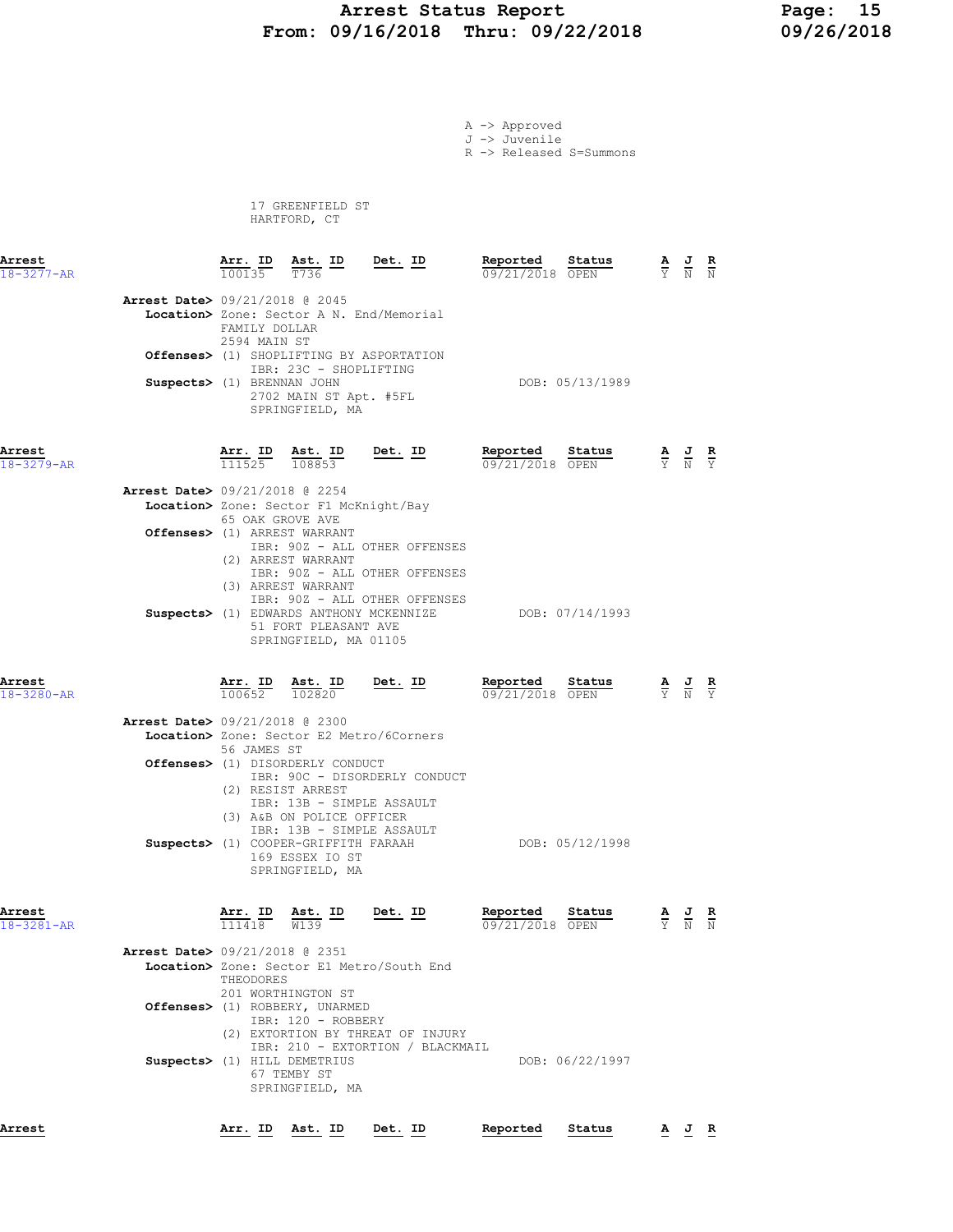|                            |                                          |                                      |                                                               |                                                                                                                                                                                                                                                                 | A -> Approved<br>J -> Juvenile<br>R -> Released S=Summons |                                                                                                                                             |                                                                                                 |                                                                                                 |  |
|----------------------------|------------------------------------------|--------------------------------------|---------------------------------------------------------------|-----------------------------------------------------------------------------------------------------------------------------------------------------------------------------------------------------------------------------------------------------------------|-----------------------------------------------------------|---------------------------------------------------------------------------------------------------------------------------------------------|-------------------------------------------------------------------------------------------------|-------------------------------------------------------------------------------------------------|--|
| $18 - 3283 - AR$           |                                          | 106117 C240                          |                                                               |                                                                                                                                                                                                                                                                 |                                                           | 09/22/2018 OPEN Y N Y                                                                                                                       |                                                                                                 |                                                                                                 |  |
|                            | <b>Arrest Date&gt; 09/22/2018 @ 0044</b> | MCDONALDS<br>360 MAIN ST<br>HOMELESS | <b>Offenses&gt;</b> (1) DISORDERLY CONDUCT                    | Location> Zone: Sector E1 Metro/South End<br>IBR: 90C - DISORDERLY CONDUCT<br>Suspects> (1) POE WILLIAM EDGAR ALLEN                                                                                                                                             |                                                           | DOB: 04/09/1964                                                                                                                             |                                                                                                 |                                                                                                 |  |
|                            |                                          |                                      | UNKNOWN, UK                                                   |                                                                                                                                                                                                                                                                 |                                                           |                                                                                                                                             |                                                                                                 |                                                                                                 |  |
| Arrest<br>$18 - 3284 - AR$ |                                          |                                      |                                                               | $\frac{\texttt{Arr. ID}}{112500}$ $\frac{\texttt{ Ast. ID}}{111520}$ Det. ID                                                                                                                                                                                    | Reported                                                  | <b>Reported</b> Status $\frac{R}{0.9}$ $\frac{S}{22}$ $\frac{S}{20}$ $\frac{S}{20}$ $\frac{S}{N}$ $\frac{S}{N}$ $\frac{S}{N}$ $\frac{S}{N}$ |                                                                                                 |                                                                                                 |  |
|                            | <b>Arrest Date&gt; 09/22/2018 @ 0133</b> | 530 CANON CIR                        |                                                               | Location> Zone: Sector I3 16Acr/Outer Bel<br><b>Offenses&gt;</b> (1) VANDALIZE PROPERTY - DEFACEMENT OF REAL OR PERSONAL PROPERTY                                                                                                                               |                                                           |                                                                                                                                             |                                                                                                 |                                                                                                 |  |
|                            |                                          |                                      | 48 TEMPLE ST Apt. #2NDFL<br>SPRINGFIELD, MA                   | IBR: 290 - DESTRUCTION / DAMAGE / VANDALI<br>(2) B&E BUILDING NIGHTTIME FOR FELONY<br>IBR: 220 - BURGLARY / BREAKING AND ENTERI<br>Suspects> (1) SANTIAGO KARYELA DENISE                                                                                        |                                                           | DOB: 10/18/1996                                                                                                                             |                                                                                                 |                                                                                                 |  |
| Arrest<br>$18 - 3285 - AR$ |                                          |                                      |                                                               | $\frac{\texttt{Arr. ID}}{112500}$ $\frac{\texttt{ Ast. ID}}{111520}$ Det. ID                                                                                                                                                                                    |                                                           | Reported Status<br>09/22/2018 OPEN                                                                                                          |                                                                                                 | $\frac{\mathbf{A}}{\mathbf{Y}}$ $\frac{\mathbf{J}}{\mathbf{N}}$ $\frac{\mathbf{R}}{\mathbf{N}}$ |  |
|                            | <b>Arrest Date&gt; 09/22/2018 @ 0133</b> | 530 CANON CIR                        |                                                               | Location> Zone: Sector I3 16Acr/Outer Bel                                                                                                                                                                                                                       |                                                           |                                                                                                                                             |                                                                                                 |                                                                                                 |  |
|                            |                                          |                                      |                                                               | <b>Offenses&gt;</b> (1) VANDALIZE PROPERTY - DEFACEMENT OF REAL OR PERSONAL PROPERTY<br>IBR: 290 - DESTRUCTION / DAMAGE / VANDALI<br>(2) B&E BUILDING NIGHTTIME FOR FELONY<br>IBR: 220 - BURGLARY / BREAKING AND ENTERI<br>Suspects> (1) RIVERA DARLING NAHOBIS |                                                           | DOB: 11/09/1991                                                                                                                             |                                                                                                 |                                                                                                 |  |
|                            |                                          |                                      | 275 MAIN IO ST<br>SPRINGFIELD, MA 01151                       |                                                                                                                                                                                                                                                                 |                                                           |                                                                                                                                             |                                                                                                 |                                                                                                 |  |
| Arrest                     |                                          | Arr. ID<br>106117                    | <u>Ast. ID</u><br>$\frac{111415}{ }$                          | Det. ID                                                                                                                                                                                                                                                         | Reported<br>09/22/2018                                    | Status<br>OPEN                                                                                                                              |                                                                                                 | $\frac{\mathbf{A}}{\mathbf{Y}}$ $\frac{\mathbf{J}}{\mathbf{N}}$ $\frac{\mathbf{R}}{\mathbf{N}}$ |  |
|                            | <b>Arrest Date&gt; 09/22/2018 @ 0205</b> | VALET.<br>1 MGM WAY                  |                                                               | Location> Zone: Sector E1 Metro/South End                                                                                                                                                                                                                       |                                                           |                                                                                                                                             |                                                                                                 |                                                                                                 |  |
|                            |                                          |                                      |                                                               | <b>Offenses&gt;</b> (1) DEFAULT WARRANT (DOCKET# 1557CR001785)<br>IBR: 90Z - ALL OTHER OFFENSES                                                                                                                                                                 |                                                           |                                                                                                                                             |                                                                                                 |                                                                                                 |  |
|                            |                                          |                                      | Suspects> (1) STINSON TOPAZE RAYVENE<br>HARTFOD, CT           | 339 BELLEVUE ST Apt. #2NFL                                                                                                                                                                                                                                      |                                                           | DOB: 09/25/1971                                                                                                                             |                                                                                                 |                                                                                                 |  |
| Arrest<br>18-3288-AR       |                                          | Arr. ID<br>106117                    | Ast. ID<br>109489                                             | Det. ID                                                                                                                                                                                                                                                         | Reported<br>09/22/2018 OPEN                               | Status                                                                                                                                      | $\frac{\mathbf{A}}{\mathbf{Y}}$ $\frac{\mathbf{J}}{\mathbf{N}}$ $\frac{\mathbf{R}}{\mathbf{N}}$ |                                                                                                 |  |
|                            | <b>Arrest Date&gt; 09/22/2018 @ 0239</b> | VALET                                |                                                               | Location> Zone: Sector E1 Metro/South End                                                                                                                                                                                                                       |                                                           |                                                                                                                                             |                                                                                                 |                                                                                                 |  |
|                            |                                          | 1 MGM WAY                            | Offenses> (1) A&B ON POLICE OFFICER<br>(2) DISORDERLY CONDUCT | IBR: 13B - SIMPLE ASSAULT<br>IBR: 90C - DISORDERLY CONDUCT                                                                                                                                                                                                      |                                                           |                                                                                                                                             |                                                                                                 |                                                                                                 |  |
|                            |                                          | Suspects> (1) LOMAX MARC             |                                                               |                                                                                                                                                                                                                                                                 |                                                           | DOB: 06/29/1975                                                                                                                             |                                                                                                 |                                                                                                 |  |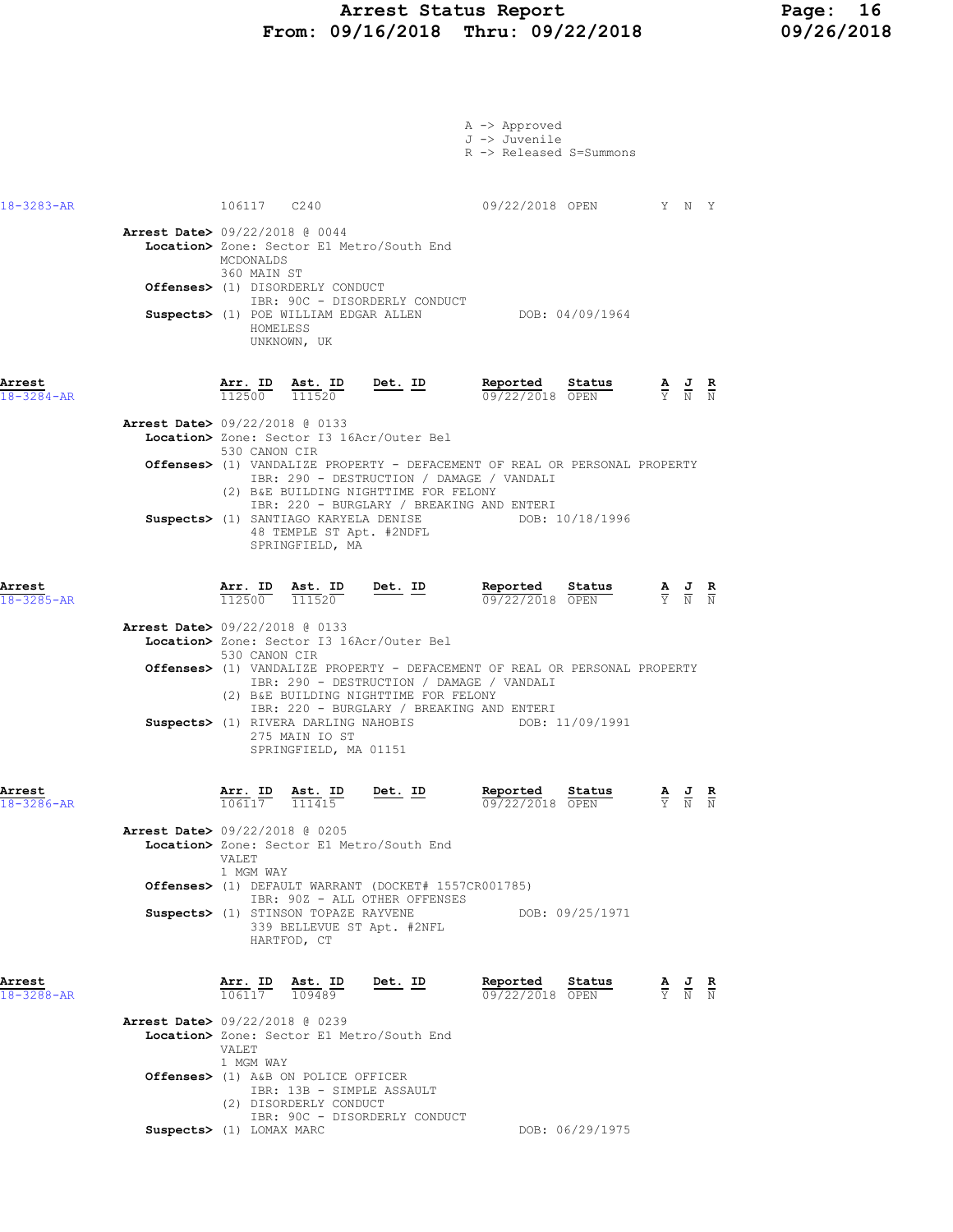#### Arrest Status Report 17<br>19/16/2018 Thru: 09/22/2018 199/26/2018 From: 09/16/2018 Thru: 09/22/2018

A -> Approved J -> Juvenile

R -> Released S=Summons

 65 SANTORO WORCESTER, MA 01606

| Arrest<br>$18 - 3289 - AR$ | Arr. ID<br>111415                                                                                    | Ast. ID Det. ID                                                                                                                                                         |                                                                                                                                                                                     | Reported Status<br>09/22/2018 OPEN |                                                                                             | $\frac{\mathbf{A}}{\overline{Y}}$ $\frac{\mathbf{J}}{\overline{N}}$ $\frac{\mathbf{R}}{\overline{N}}$ |  |
|----------------------------|------------------------------------------------------------------------------------------------------|-------------------------------------------------------------------------------------------------------------------------------------------------------------------------|-------------------------------------------------------------------------------------------------------------------------------------------------------------------------------------|------------------------------------|---------------------------------------------------------------------------------------------|-------------------------------------------------------------------------------------------------------|--|
|                            | Arrest Date> 09/22/2018 @ 0205<br>ARREST<br>1 MGM WAY<br><b>Offenses&gt;</b> (1) DISORDERLY CONDUCT  |                                                                                                                                                                         | Location> Zone: Sector E1 Metro/South End                                                                                                                                           |                                    |                                                                                             |                                                                                                       |  |
|                            | Suspects> (1) PAULING UNIQUE                                                                         | 121 ENFIELD ST Apt. #1ST<br>HARTFORD, CT                                                                                                                                | IBR: 90C - DISORDERLY CONDUCT                                                                                                                                                       |                                    | DOB: 02/19/1996                                                                             |                                                                                                       |  |
| Arrest<br>18-3291-AR       | Arr. ID<br>D867                                                                                      |                                                                                                                                                                         | Ast. ID Det. ID                                                                                                                                                                     | Reported Status                    | $09/22/2018$ OPEN                                                                           | $\frac{\mathbf{A}}{\mathbf{Y}}$ $\frac{\mathbf{J}}{\mathbf{N}}$ $\frac{\mathbf{R}}{\mathbf{Y}}$       |  |
|                            | <b>Arrest Date&gt; 09/22/2018 @ 0920</b><br>Offenses> (1) DEFAULT WARRANT                            | 41 BARTLETT ST Apt. #3FL                                                                                                                                                | Location> Zone: Sector B1 Liberty Heights                                                                                                                                           |                                    |                                                                                             |                                                                                                       |  |
|                            | Suspects> (1) QUINONES LUIS ANGEL JR                                                                 | 41 BARLETT ST Apt. #3F<br>SPRINGFIELD, MA                                                                                                                               | IBR: 90Z - ALL OTHER OFFENSES                                                                                                                                                       |                                    | DOB: 07/17/1979                                                                             |                                                                                                       |  |
| Arrest<br>$18 - 3292 - AR$ | $\frac{\texttt{Arr.}}{101938}$                                                                       | $\frac{\texttt{Ast.}}{103493}$                                                                                                                                          | <u>Det. ID</u>                                                                                                                                                                      | Reported Status<br>09/22/2018 OPEN |                                                                                             | $\frac{\mathbf{A}}{\mathbf{Y}}$ $\frac{\mathbf{J}}{\mathbf{N}}$ $\frac{\mathbf{R}}{\mathbf{N}}$       |  |
|                            | Arrest Date> 09/22/2018 @ 0950<br>PROSPECT ST<br><b>Offenses&gt;</b> (1) STOP/YIELD, FAIL TO         |                                                                                                                                                                         | Location> Zone: Sector B1 Liberty Heights                                                                                                                                           |                                    |                                                                                             |                                                                                                       |  |
|                            |                                                                                                      |                                                                                                                                                                         | IBR: 99 - TRAFFIC, TOWN BY-LAW OFFENSES<br>(2) LICENSE SUSPENDED, OP MV WITH<br>IBR: 99 - TRAFFIC, TOWN BY-LAW OFFENSES<br>Suspects> (1) VELAZQUEZ-NIEVES LILLIAM L DOB: 08/16/1965 |                                    |                                                                                             |                                                                                                       |  |
|                            |                                                                                                      | 61 MOORELAND ST                                                                                                                                                         | SPRINGFIELD, MA 01104-1826                                                                                                                                                          |                                    |                                                                                             |                                                                                                       |  |
| Arrest<br>$18 - 3293 - AR$ | 101483                                                                                               | $\frac{\text{Arr. ID}}{\frac{10000 \text{ }}{1000 \text{ }}}$ $\frac{\text{Est. ID}}{\frac{10000 \text{ }}{1000 \text{ }}}$ $\frac{\text{Det. ID}}{\text{ }}$<br>100136 |                                                                                                                                                                                     | Reported Status                    | <b>Reported Status</b> $\frac{A}{Y}$ <b>J R</b><br>09/22/2018 OPEN $\frac{A}{Y}$ <b>N Y</b> |                                                                                                       |  |
|                            | <b>Arrest Date&gt;</b> 09/22/2018 @ 1758<br>Location> Zone: Sector F1 McKnight/Bay<br>37 MCKNIGHT ST |                                                                                                                                                                         |                                                                                                                                                                                     |                                    |                                                                                             |                                                                                                       |  |
|                            | Offenses> (1) TRESPASS<br>Suspects> (1) HERNANDEZ AIDA LEE                                           | 50 GREANEY ST<br>SPRINGFIELD, MA                                                                                                                                        | IBR: 90J - TRESPASS OF REAL PROPERTY                                                                                                                                                | DOB: 08/14/1986                    |                                                                                             |                                                                                                       |  |
| Arrest<br>$18 - 3294 - AR$ | Arr. ID<br>102821                                                                                    | Ast. ID<br>111525                                                                                                                                                       | Det. ID                                                                                                                                                                             | Reported<br>09/22/2018 OPEN        | Status                                                                                      | $\frac{\mathbf{A}}{\mathbf{Y}}$ $\frac{\mathbf{J}}{\mathbf{N}}$ $\frac{\mathbf{R}}{\mathbf{Y}}$       |  |
|                            | <b>Arrest Date&gt; 09/22/2018 @ 1750</b><br>Location> Zone: Sector F1 McKnight/Bay<br>37 MCKNIGHT ST |                                                                                                                                                                         |                                                                                                                                                                                     |                                    |                                                                                             |                                                                                                       |  |
|                            | Offenses> (1) TRESPASS                                                                               |                                                                                                                                                                         | IBR: 90J - TRESPASS OF REAL PROPERTY                                                                                                                                                |                                    | DOD: 11/00/1000                                                                             |                                                                                                       |  |

Suspects> (1) RODRIGUEZ CARLOS ALBERTO DOB: 11/23/1989 35 PLANTE CIR